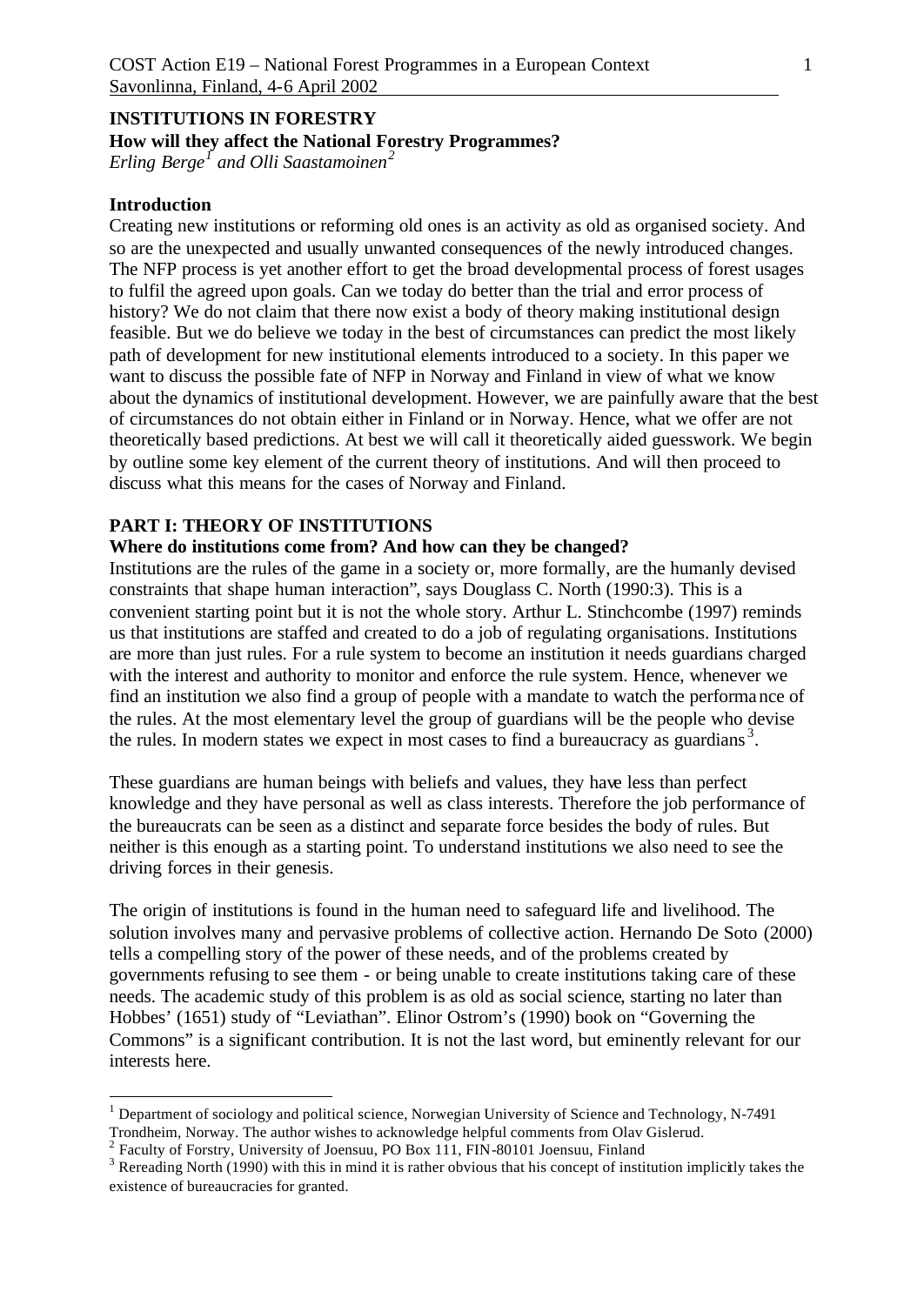### **Safeguarding resources: the problem**

While the single omnipotent and omniscient person would have no management problems at all, such a person would neither have fellows nor a society around. If we take as a starting point that fellow humans are around, that they compete in the acquisition of benefits from divisible and scarce resources, and that they also are concerned about the equity of the final distribution, certain problems follow inevitably:

- Allocation of resource quotas: who gets how much from each resource?
- Allocation of costs: how do you distribute costs (monitoring and sanctioning costs, other transaction costs,)?
	- o Monitoring: how do you organise controls so that no one takes more than agreed and that everyone pays his/ her share of the cost?
	- o Sanctioning: what particular and practical consequences do rule breaking entail?
- Rulemaking: what are the procedures for (re-) negotiating the rules governing the management of the resource?

### **Safeguarding resources: the institutional solution**

l

The core of the agreement on allocation, monitoring and sanctioning is in the Western world known as property rights. Their formal logic is fairly well known, and the theory outlining this may be in the process of stabilizing (see e.g. Sened 1997). But their social dynamic and their real world mechanisms of stabilization are not well known<sup>4</sup>. It is to this problem De Soto's study speaks, not so much in terms of the exact mechanisms as in outlining a neglected area of research, and the devastating consequences of this lack of knowledge for development policy.

De Soto and his team investigated the relation between the legal system and the activities of ordinary people in terms of the cost of getting title to housing lots or starting a small business in Cairo, Lima, Manila, Mexico City, and Port au Prince. In two of the countries he has investigated, he finds that this takes 6-25 years and costs more than the land is worth. Exactly as the formal theory predicts and common sense suggests: People do not follow such rules. The result is an enormous sector of extra-legal activity comprising 50-85% of the population in most of the developing world. These extra legal people are ordinary people who build houses, start businesses, and work - all outside the official legal system. The implications for the dynamic of the economic system are profound. The property rights that the various groups develop in order to secure lives and livelihoods are not legitimated and defended by the state, they remain local and precarious. Every so often the state tries to evict some group of people defined as squatters on land they do not own. The trust in the state declines, and is in many cases non-existent.

De Soto's main argument is that the lack of property rights results in lost opportunities for sustaining economic growth by recognizing and fixing the capital these people create in their everyday work, building their homes, and developing their businesses. But the implications go further. The most important is that it reveals a profound lack of understanding of property rights among politicians and top administrators of these states, and, by implication, the consultants and advisors of the international aid organisations.

<sup>&</sup>lt;sup>4</sup> "In the West, the law is less concerned with representing the physical reality of buildings or real estate than with providing a process or rules that will allow society to extract potential surplus value from those assets. Property is not the assets themselves but a consensus between people as to how those assets should be held, used, and exchanged." (De Soto 2000:157)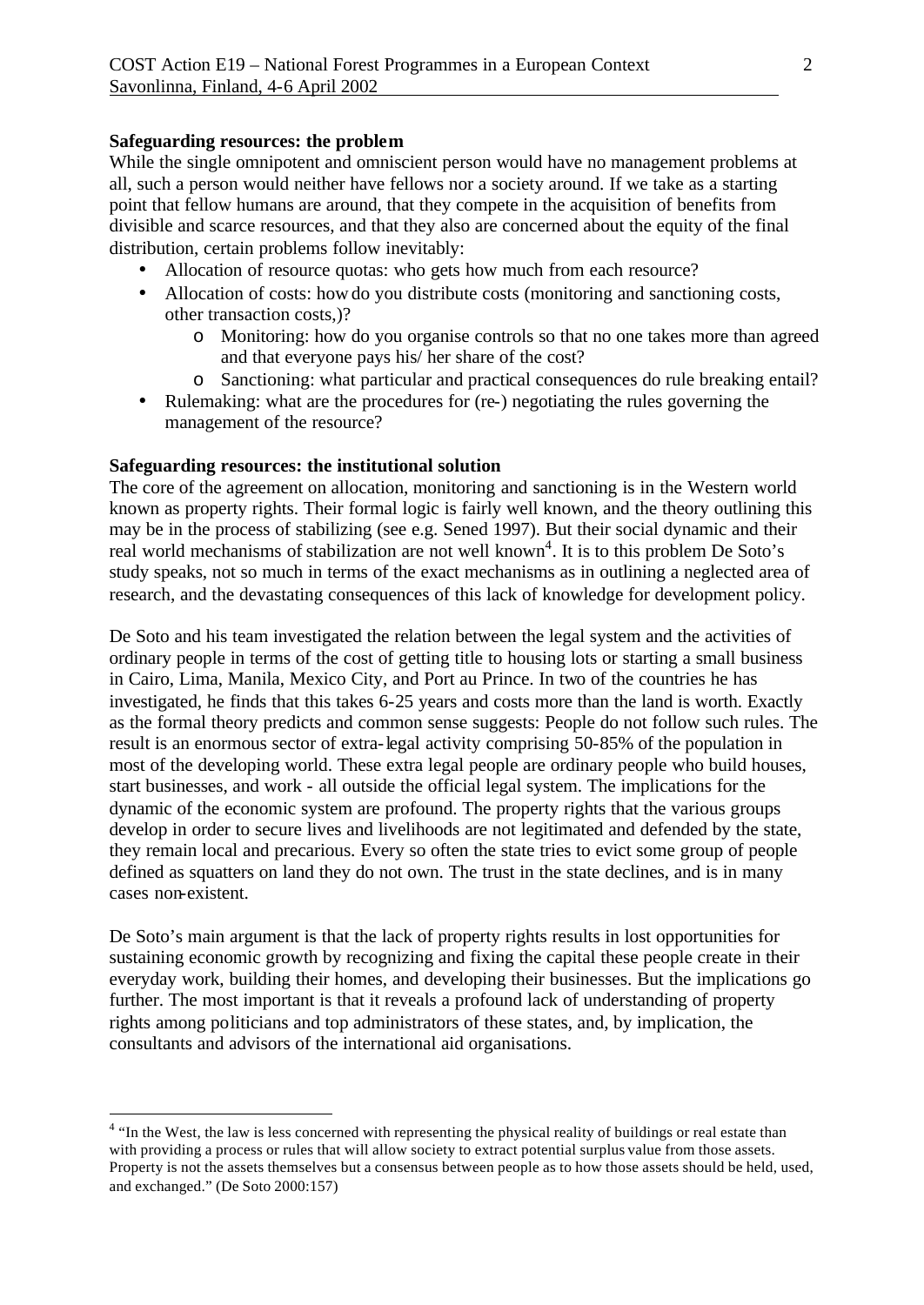The system furthers mistrust to the state, and a lack of everyday understanding of the relation between state and property rights necessary for modern economies. This has devastating consequences not only for economic growth but also for modern resource management. More and theoretically better informed studies of property rights institutions in the developed world might help illuminate the missing parts of the institutional structure of the rest of the world.

So where do these institutions of the developed economies come form? A good answer to this question is beyond the scope of this paper. The various approaches to the study of societal institutions in the various sectors of society give partial glimpses of the way they currently are working. And the theoretical reconstructions of their internal logic give glimpses of why certain aspects of them are so persistent. But an understanding of the historical genesis of the current structures is not yet within reach.

In the study of forest resources and their management the basic institutions are the various systems of property rights as these have been enacted in the various countries.

### **Perspectives on systems of property rights**

A property rights system can, short and imprecise, be defined as an institution determining: Who will legitimately benefit how much for how long and in what ways from which resource(s)? Or in the words of

The allocation of rights and duties in relation to particular resources determines whose goals will count by how much in the choice of management goals, the timing and duration of extraction, the application of technology, and the intensity of effort expended to achieve the goals. Thus a management system involves decisions about the beneficiaries, timing, means, and purpose of human interaction with ecological systems. These dimensions of management are contained in the question above. In answering this question, people perform a series of balancing acts. They assign relative weights to various land-based goods and services, make decisions about the timing and duration of harvest, harvesting procedures, and determine the distribution of associated benefits and costs. Answering the "who" question will identify who will legitimately be able to withdraw resource units and make decisions about management. That is: it determines who holds property rights over the resources.

Those who decide on who will benefit, what kind of technology is appropriate, and how much they may harvest at any one time, also have to be informed of the constraints posed by the ecosystem dynamics. If the resources are insufficient for everybody, how do you limit the number of people with rights? If those with rights have incentives to overexploit the resource how do you stint their usage? If the state has limited capacity of monitoring and enforcement, how do you make regulations more self-enforcing?

According to Godelier (1984:76) "the concept of property may be applied to any tangible or intangible reality", and rules of property rights will "always assume the form of normative rules, prescribing certain forms of conduct and proscribing others under pain of repression and sanctions". But he also warns "Property only really exists when it is rendered effective in and through a process of concrete appropriation" (p. 81). This view certainly echoes De Soto's (2000) view of the development of customary property rights in the extra-legal sector of most third world and former communist countries.

Property rights in the means of production are usually recognized as one of the major institutions of a society. In Marxian social science the relations of production (i.e. the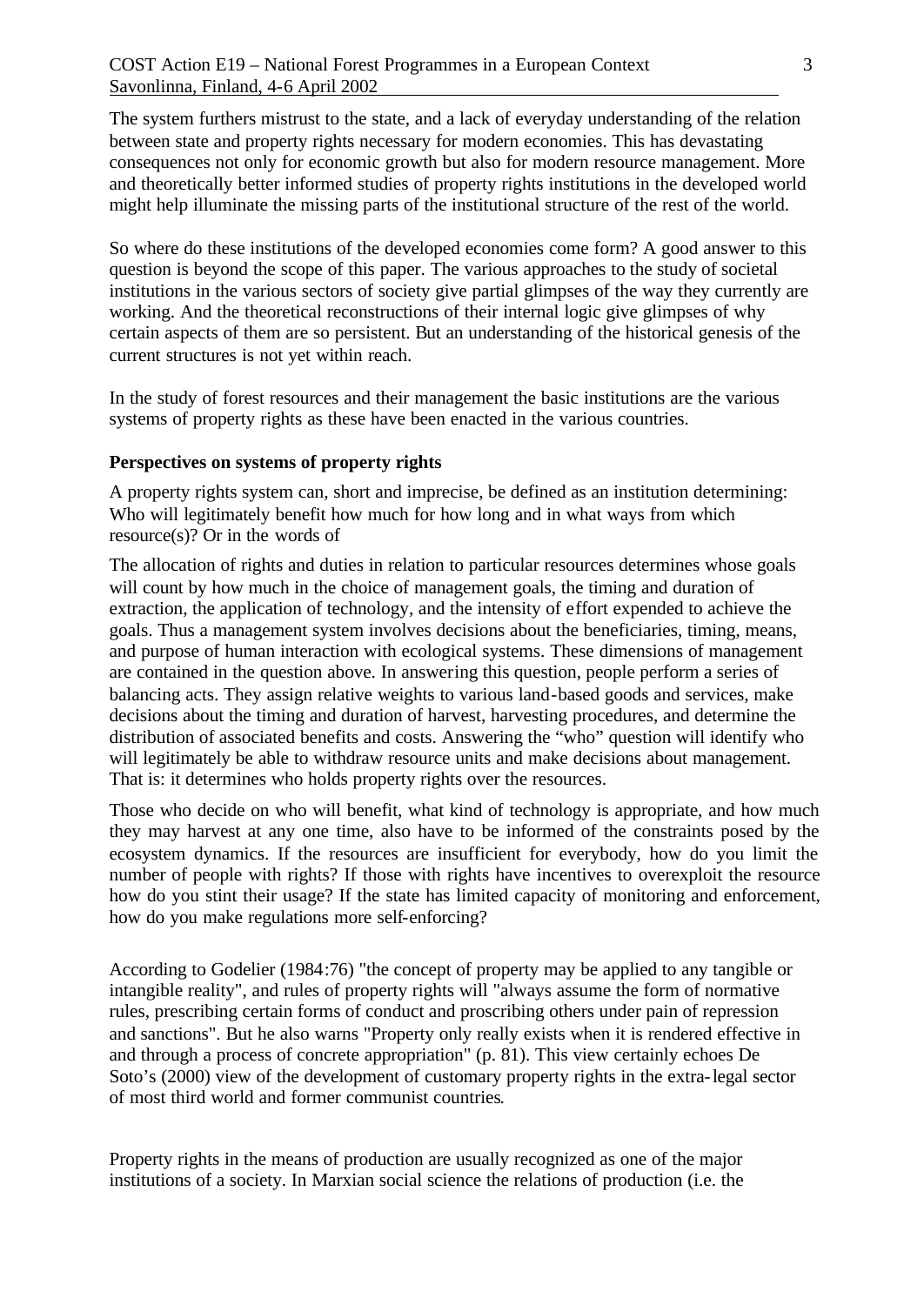distribution of property rights) is seen as one of the major institution of society defining among other things the class divisions of society (see Elster 1985). However, property rights as such seem to have been taken as rather unproblematic<sup>5</sup>. Presumably it was taken to mean the "unfettered" powers of the private owner in the dominium plenum form of property. Anthropological and historical research, however, have demonstrated that property rights systems are not immutable structures. In particular the "unfettered" powers of private owners have never been able to achieve a long history. Both for their own good and to uphold major principles of justice regulations and transformations of the powers of the owner have been accepted.

But property rights change and transform in response to more pressures than the forces of production. Going by the theoretical definition it sometimes is appropriate to speak of property rights even though particular rights are unrecognised as property rights by the  $\text{law}^6$ .

Property rights "help man form those expectations which he can reasonably hold in his dealings with others" (Demsetz 1967, p. 347). This means that property rights are a central part of human interaction. Even in situations where the actual on-going interactions have nothing to do with the distribution of benefits, one can see that the prevailing property rights affect the framework of interaction at least by defining and infusing the space-time setting of the interaction with particular meanings and classifications of events (Douglas 1986).

This view of property rights means that they are a central part of all social institutions<sup>7</sup>, and that institutional change means changes in property rights.

#### **The construction of social institutions**

Institutions consist of a rule system and an organization with a mandate to interpret and apply the rules. In democratic polities rule systems are either legislated or mandated by legislation and, in so far it is possible, founded on customary practices. Organizations that are mandated to implement legislated rules are called (public) bureaucracies. The bureaucrats will have the authority to monitor all actors subject to the rules and to initiate sanctioning of those who are not following the rules when they should. Customary rules are more often designed to be self-

 5 Giddens (1981, pp. 113) for example writes: "The concept of "property" was never analysed by Marx, and it would be necessary to discuss it at some length were one to attempt a satisfactory elucidation of the notion."  $6$  Most obviously in the way De Soto (2000) outlines, more subtly for example for some developments in organized labour-capital relations, social security (compare e.g. Reich 1964), or the rights, privileges, powers

and immunities of the members of the more successful professions (see e.g. Perkin 1981).

 $^7$  Eisenstadt (1968) defines social institutions as "regulative principles, which organize most of the activities of individuals in a society into definitive organizational patterns from the point of view of some of the perennial, basic problems of any society or ordered social life" (p.410). Bromley, thinking of economic institutions, finds that they may be defined as the sum of "consensual arrangements or agreed upon patterns of behaviour that comprise conventions", and the "rules and entitlements that define - with both clarity and obvious sanction individual and group choice sets" (Bromley 1989, pp. 77-78; on the definition of a convention: see below). Eisenstadt's concept of institution applies to the major informal institutions of everyday life where people themselves are the guardians of the rules. Douglas (1986) discusses the problem of analysing and understanding such institutions. Bromley arrives at the institutional structure of society as the fundamental variable to study in order to understand the dynamic of the economic system. The study of social institutions seems to be the meeting ground of sociologists and economists (Swedberg 1987). But compared to e.g. Schotter (1981) and Williamson (1975), Bromley has come much closer to the sociological concerns with distributions and social justice as fundamental aspects of social institutions.

According to Lewis (1986, p.58): "A regularity R in the behaviour of a population P when they are agents in a recurrent situation S is a **convention** if and only if it is true that, and it is common knowledge in P that, in any instance of S among members of P: (1) everyone conforms to R; (2) everyone expects everyone else to conform to R; (3) everyone prefers to conform to R on condition that others do, since S is a coordination problem and uniform conformity to R is a coordination equilibrium in S."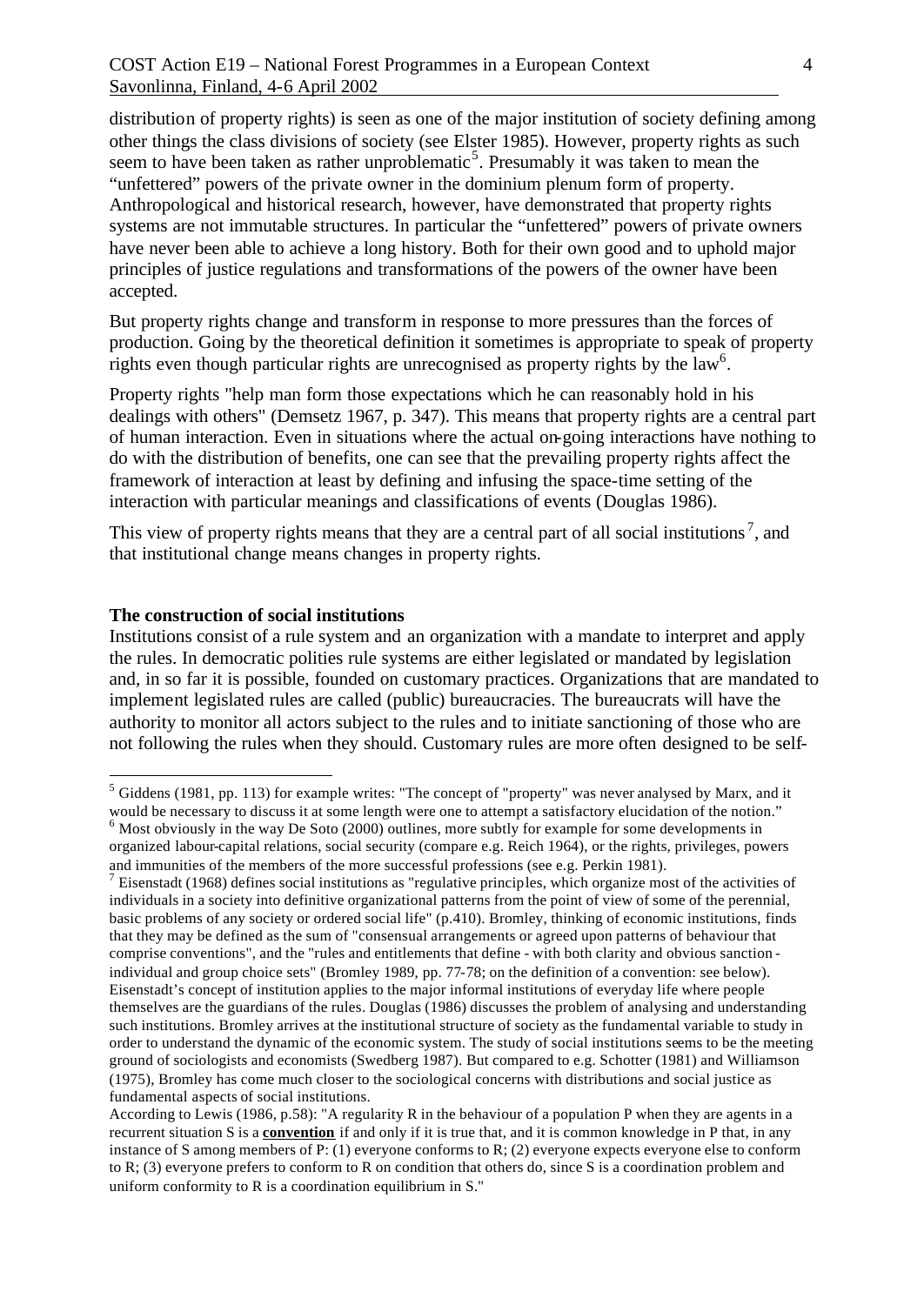enforcing<sup>8</sup>. It is the actual practice, which both define and monitor the rules. Also customary rules are usually legitimised and monitored through local, neighbourly associations or assemblies. The formal rule systems of developed countries consist of two types of rules: property rights and public regulations<sup>9</sup>. The two rule types could be said to define two types of regimes.

### *Property rights regimes*

Rights and duties exist in the minds of people. They consist in what people believe they can legitimately do to the physical world. The precise limits to the rights and duties are the result of negotiations among stakeholders trusting that their agreements will be enforced by the state (or its equivalent for customary rules). Political processes will from time to time impose new rights and duties or alter the definition of old ones. Discrepancies in understanding the precise content of rights and duties in given situations may on the one hand cause conflict and sanctioning, but also on the other hand, learning and adjustment to the new content of the rights regime.

#### *Regulation regimes*

Most regulation will be concerned with behaviour of actors in given conditions regardless of location and property relations to the physical world. Such regulations will of course have implications also for our understanding of property rights, but the impact is indirect. Direct regulation of property rights may come in situations where property rights are absent or where the societal environment is changing so rapidly that old rights become inapplicable. But in ordinary situations the state will promulgate direct regulation of activities (e.g. use of technology in harvesting, allocation of quotas from common pool resources, protection of endangered species or ecosystems). In time these regulations may stabilize as new or changed definitions of property rights. Also the system of property rights will invariably generate some negative externalities. These may be addressed by imposing regulations on activities regardless of established rights and duties (e.g. through legislation on tort). As such rulings are enforced, the perception of the world by owners and users, and hence their understanding of the property rights, will be adjusted.

#### *Bureaucracies*

l

Rights and duties need guardians with power to monitor behaviour, interpret rules, and sanction breaches. The structure of power in such organizations, and the worldviews brought to bear on the perception of activities of owners and users of resources and the interpretation of the rules governing their activities, are critical for the long-term sustainability of the institution. Also the design of regulations needs commitment from people with power to monitor, interpret and sanction behaviour in relevant contexts.

#### **The social construction of institutions**

### *Customary rights and duties*

All formal institutions are created, or grow, on top of a foundation of informal institutions. Thus resource management institutions comprise not only the formally created institutions (property rights and public regulations), but also comprise the customary practices based on

 $8$  Institutions are staffed and are created to do the job of regulating organizations. This staffing, and all the creative work that is involved in financing, governing, training, and motivating institutional actions by that staff in organizations, has been lost in recent institutional theorizing (see Stinchcombe 1997).

 $9^9$  For more extensive treatments see Eggertsson 1990 and Ostrom 1990 on property rights regimes, Kahn 1970/71on regulation regimes, and Ostrom 1990 on bureaucracies.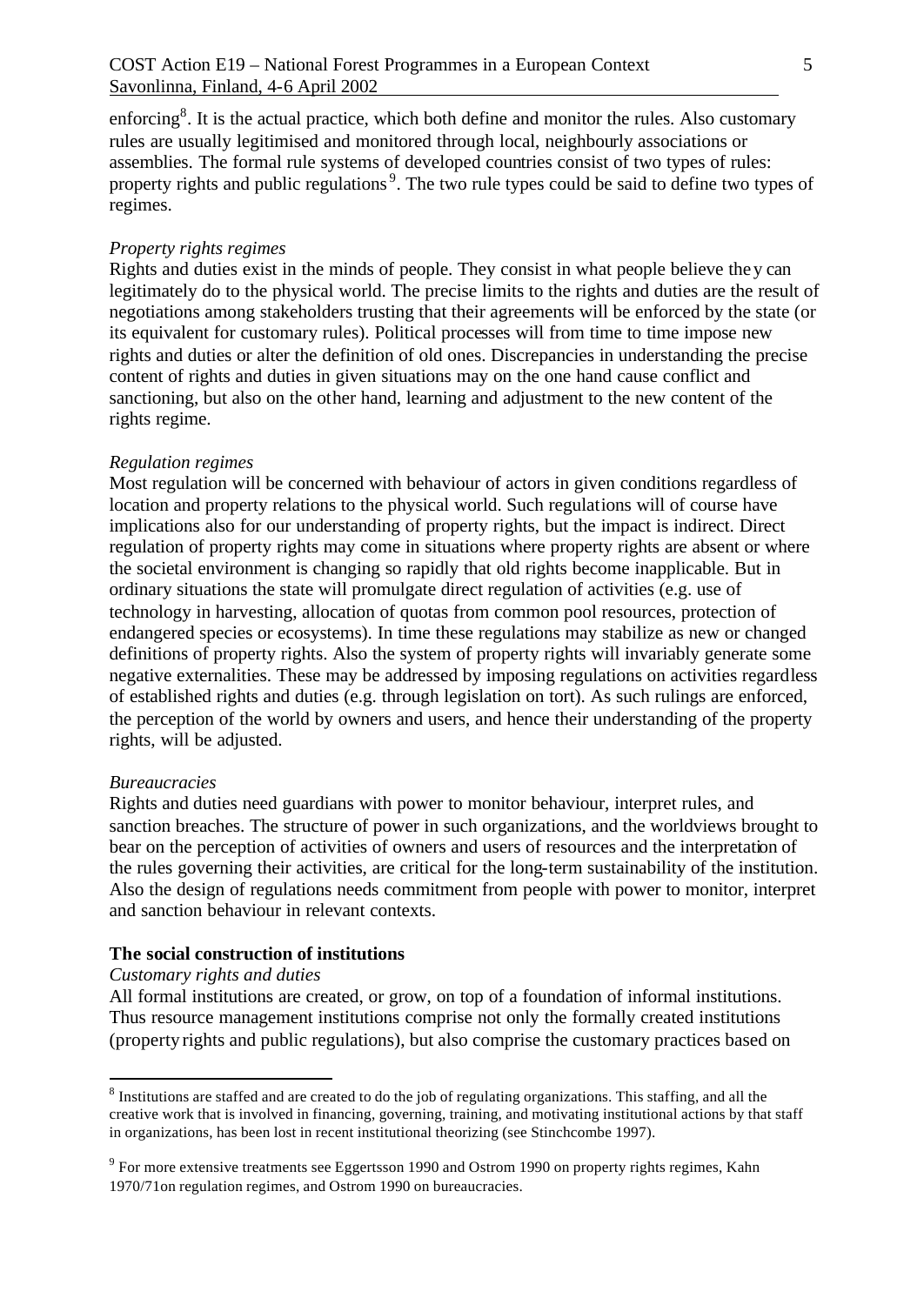local culture and perceptions, as well as the corporate culture of professional bureaucracies. Customary rules may add to both property rights regimes and regulation regimes. These local social and cultural environments (customary rules) co-exist with, and work together with the formal institutions in framing the activities in relation to the forest. Without some degree of congruence between customary rules and formal rules the escalation of monitoring and sanctioning costs, will make the formal institution ineffective.

The social construction of institutions gives a solution to the second order collective action problem<sup>10</sup>. The existence of these institutions comes to be so much taken for granted that people can use them to overcome at least some of the first order problems $^{11}$ .

Institutions that are observed in practice have been constructed by trial and error throughout history. In both professional and non-professional contexts there have been established ways of perceiving and interpreting resource problems, developed a repertoire of procedures for deciding on solutions, and designed a set of feasible instruments for implementing the solutions. The institutions thus constructed are, however, in their turn shaped by impacts from availability of technology and strength of market forces.

### **Lock-in between institutions and organizations: path dependence**

The social reality of institutions constructed around a resource use system embeds the thinking and informs the activities of the various resource users. Thus

- Owners
- Local users
- Workers.

l

- Professional managers, and
- Firms of resource industries

all pursue their goals, values and preferences within the constraints of both a physical and institutional reality.

By assumption the various actors and interests groups organize their resources to

- Optimise their returns from resource use activities by conforming to and exploiting the existing institutional environment, or to
- Change the resource policy in a desired direction if the expected outcome of a political effort is seen as cost effective  $12$ .

The outcome from both activities will be to change the resource management institutions. The impact is immediate in so far as it affects the activities in relation to the resource. It is indirect if the changes affect the future action parameters through politically initiated changes in legislation and regulations.

 $10$  The second order problem: how do you manage to create rules to solve the first order collective action problem? <sup>11</sup> Examples of first order collective action problems: If the resources are insufficient for everybody, how do you limit the number of people with rights? If those with rights have incentives to overexploit the resource how do you stint their usage? If resources are needed for monitoring and sanctioning how do you get everybody to contribute? If effort is needed to keep up the productivity of the resource how do you get everybody to participate?

 $12$  "Individuals can use the state in several ways for their personal gain: by lobbying for rules that increase the community's aggregate wealth, by seeking direct transfers that are not output enhancing and may have negative effects on incentives, and by obtaining property rights that create artificial scarcities and output losses." Eggertsson (1990:262)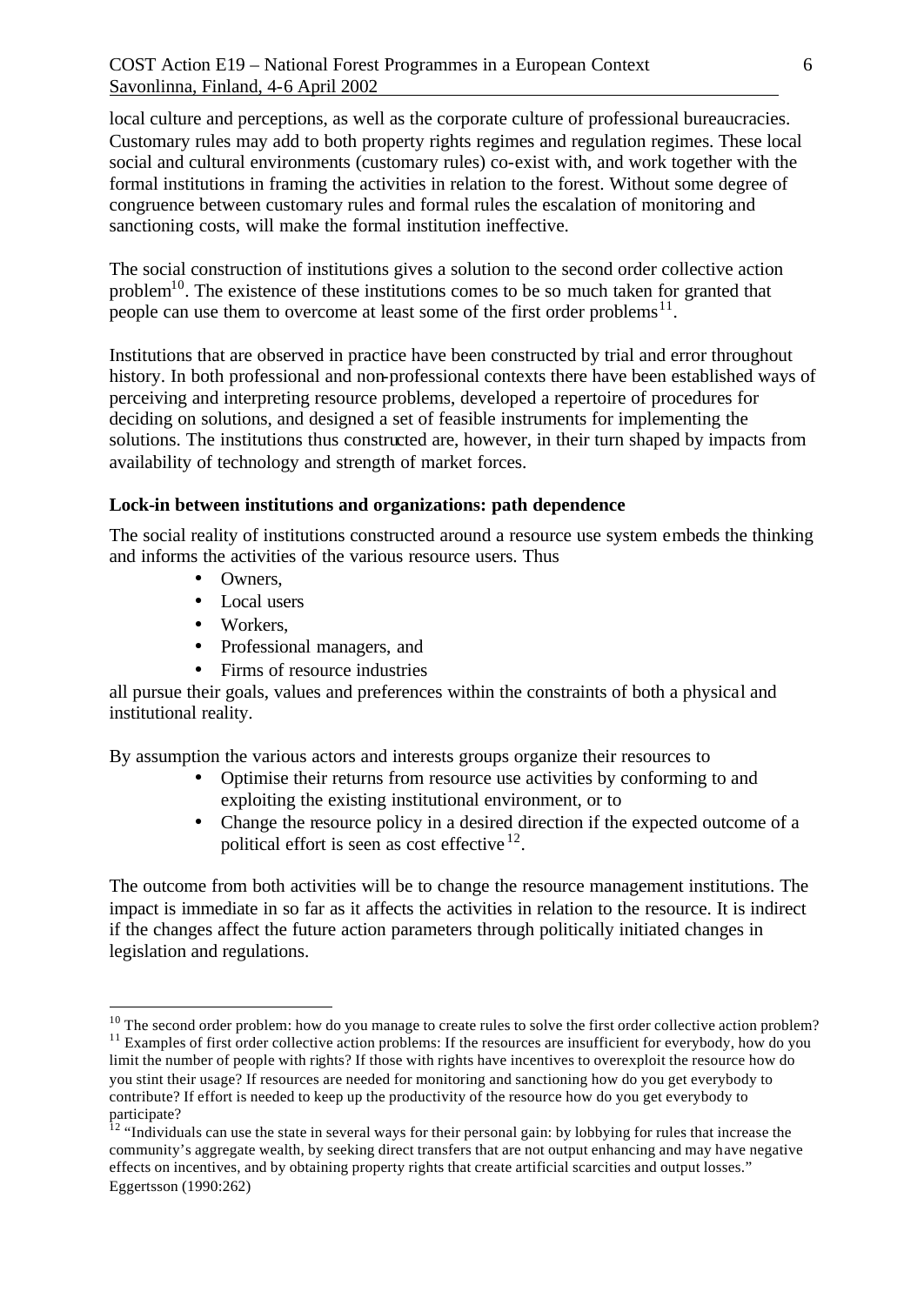The competition among actors ensures that those who are best at exploiting the resources within the existing institutional system will prosper and become powerful<sup>13</sup>. The historical dynamic of adaptation to an institutional structure among actors produces a lock-in between the population of actors and the institutional structure. Radical proposals for changes of the institutional structure will meet powerful opposition from those who are best at exploiting the resources within the old institutional structure (the population of organisations prospering from the old rules). And political powers responsible for the formal rule system will most of the time be sensitive to opposition form a group of powerful organisations. Radical change becomes very difficult. This so-called lock-in between organisations and institutions produces what now is called path dependence in the development of a society (North 1990).

But the opposition to proposals of changes of institutions may not come only from the population of actors prospering from their usage of the resource system. If the proposed institutiona l changes entail major changes in the bureaucracy monitoring the rule system, such as changing the allocation of power, or changing the allocation of resources for monitoring and sanctioning, also the bureaucracy may take "political" action directed at minimizing the actual changes. The most powerful resistance against changes in the institutional structure is achieved when the population of actors and the bureaucracy see a common interest in minimizing the changes. The role of the bureaucracy is also part of the lock-in between institutions and organisations and the path dependence of the development of a society.

## **PART II: INSTITUTIONAL CONSTRAINTS ON THE NFP PROCESS**

### **Introduction**

l

Achieving a common goal of sustainable use of forest resources in a variety of social, cultural, and political settings is at best a difficult task. Any policy programme designed to do this has to be flexible enough to meet and overcome a variety of obstacles. Some of these may be found in the institutional structure of a given society. Exactly what the obstacle may be is not easy to say a priory. But the characteristics of the policy programme may give some ideas.

### **Characteristics of the National Forest Programme**

Reviewing the development of the concept of a National Forest Progr amme, Egestad (1999) concludes:

«A National forest programme is a comprehensive forest policy framework, meant to be a generic term for a wide range of approaches to sustainable forest management within different countries and to be applied at national and sub-national levels, based on a set of 11 basic principles.»(p.21).

The 11 principles are divided into two sets. The first set lists 6 principles that states can consider (Egestad 1999:21-22):

- 1. «Appropriate participatory mechanisms to involve all interested parties,
- 2. decentralization, where applicable, and
- 3. empowerment of regional and local government structures consistent with the constitutional and legal framework of the country;
- 4. recognition and respect for customary and traditional rights of, inter alia, indigenous people, local communities, forest dwellers and forest owners;
- 5. secure land tenure arrangements, and

6. the establishment of effective coordination mechanisms and conflict resolution schemes. The second set consists of five principles that should be recognized regardless of the approach adopted by individual countries to its sustainable forest management policy process. These are:

<sup>&</sup>lt;sup>13</sup> "In a zero-transaction cost world, bargaining strength does not affect the efficiency of outcomes, but in a world of positive transaction costs it does and given the lumpy indivisibilities that characterize institutions, it shapes the direction of long-run economic change." North(1990:16)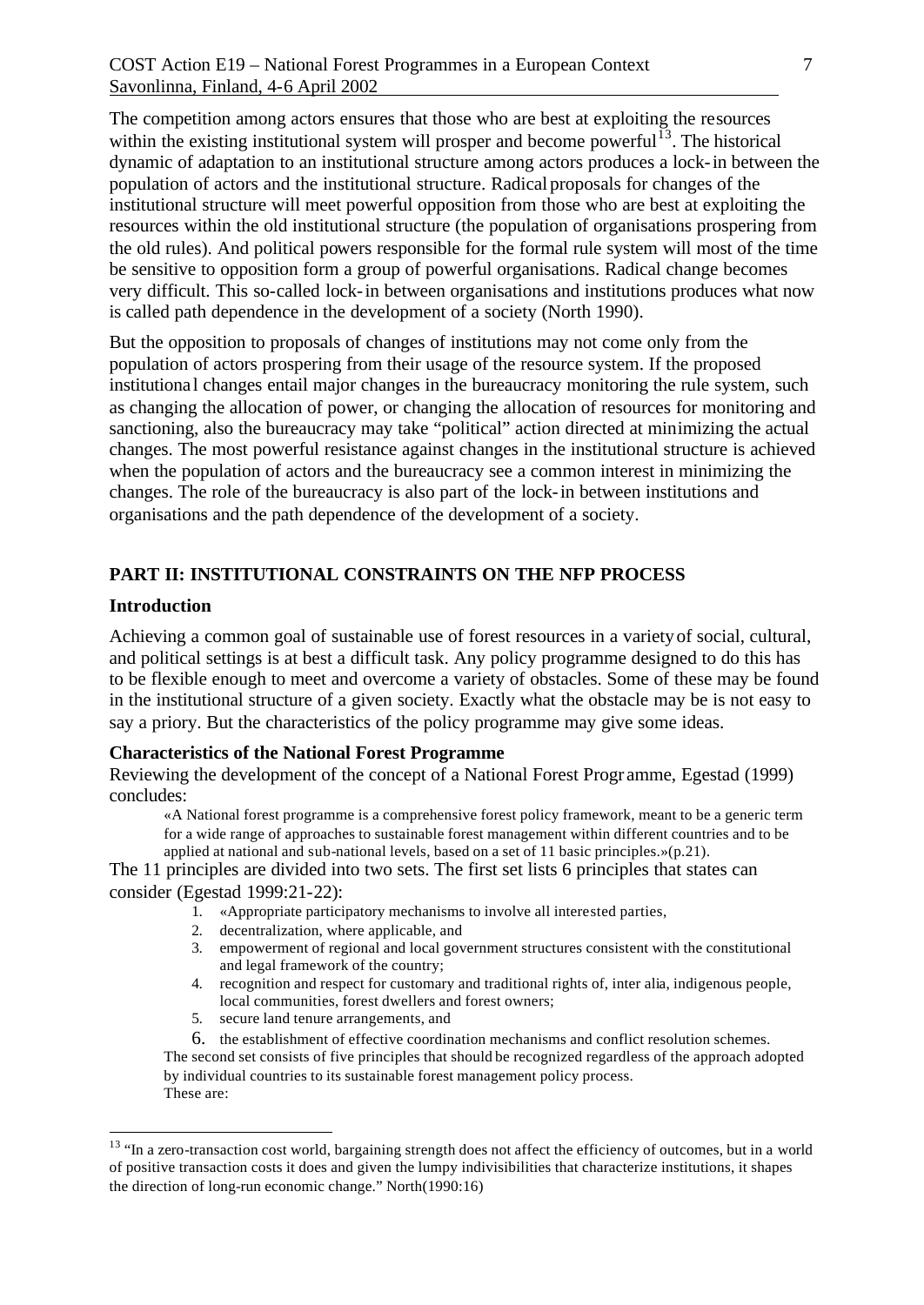- 1. National sovereignty and country leadership,
- 2. consistency with national policies and international commitments,
- 3. integration with the county's sustainable development strategies,
- 4. partnership and participation, and
- 5. holistic and intersectoral approaches.»

#### **Discussion**

l

Appropriate participatory mechanisms will in most cases imply a broader base of participants. Effective coordination and conflict resolution must involve local participation<sup>14</sup>. And the holistic and intersectoral approach will require input from all stakeholders, not just the actors directly involved in forest exploitation and the regulatory bureaucracy. Thus, compared to the standard operating procedures of textbook policy development, a holistic and intersectoral approach to forest policy with extensive participation of stakeholders resulting in partnerships in the execution of the policy will create new ways for the social and cultural environment to affect policy outcomes. And as decentralization and empowerment of local structures and recognition of customary and traditional rights are taken into the policy this will be even more pronounced.

The conclusion must certainly be that the power of established interest groups over the institutional development will be diminished as new groups enter the arena and new procedures for the aggregation of interests are taking hold.

The key to understanding the impact of existing institutional structures on the NFP process is to gauge the differences between the existing structure and the principles promulgated by the NFP. In the group of principles that countries *should* consider:

- National sovereignty,
- Consistency with international commitments,
- Integration with sustainable development strategies,
- Partnership and participation, and
- Holistic and intersectoral approaches,

the three first would not be expected to be problematic. They seem rather self-evident and do not affect interest groups per se. However, "partnership and participation" and "holistic and intersectoral approaches" may be more contentious. Depending on the political and social traditions, they may be open to interpretation, and practical procedures may be invented that minimize the change from existing procedures. It will require both a keen eye for the established procedures and a high level of political commitment to open up the procedures for partnership and participation of genuinely new groups of stakeholders. The same also goes for the problems of introducing new ways of aggregation of interests in the policy processes designed to achieve intersectoral coordination within a holistic perspective on sustainable resource management.

The group of principles that *can* be considered by the states are even more problematic if the existing political and social environment does not already espouse the principles. And even if the political and social environment is sympathetic, the bureaucratic culture may create formidable obstacles if the implementation threatens their power or privileges. Again the key to understand how NFP implementation will be affected is to understand precisely the difference between existing institutional principles and the NFP principles.

<sup>&</sup>lt;sup>14</sup> At least that is the advice of Elinor Ostrom's (1990) study «Governing the Commons»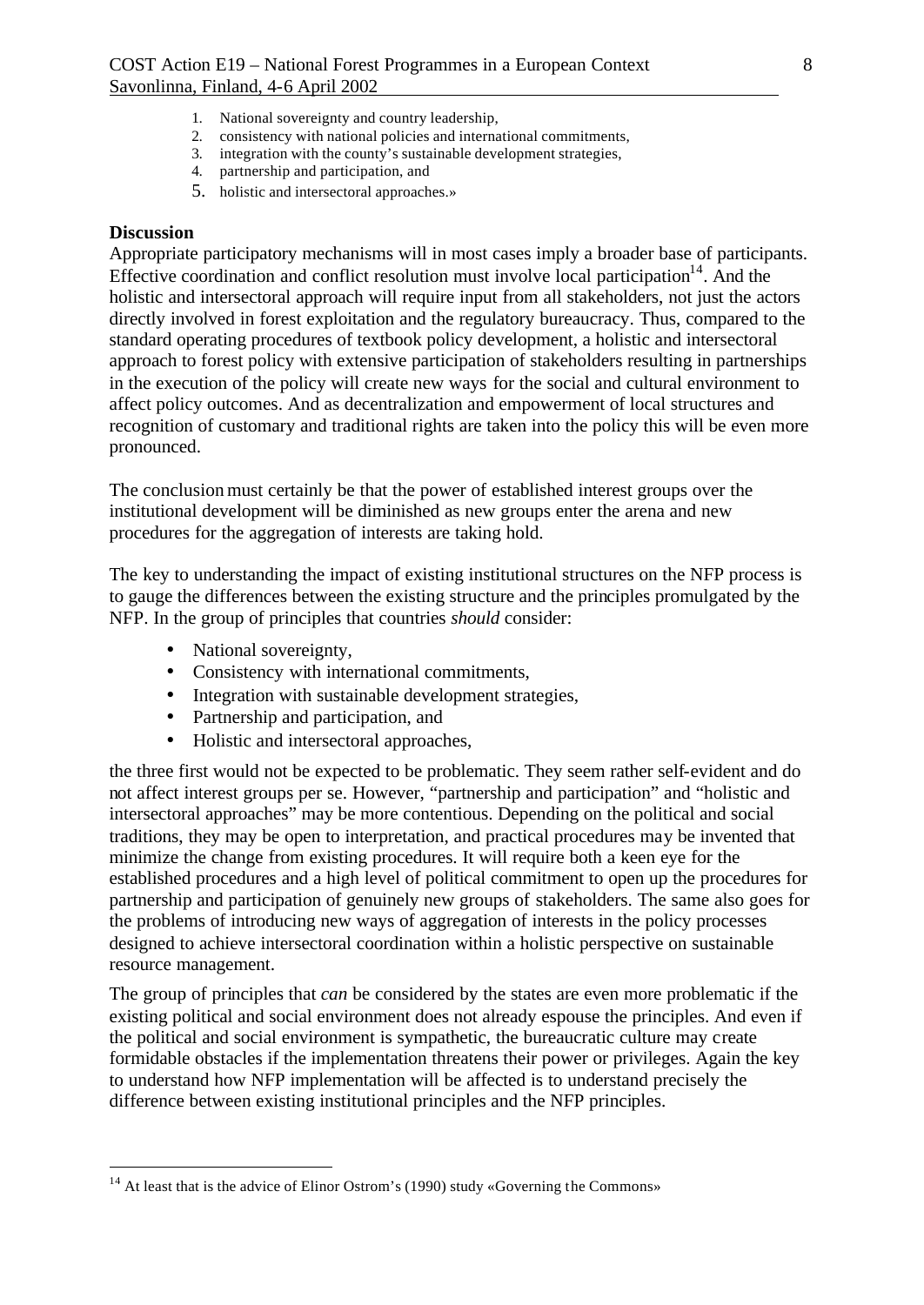### **PART III: FORESTRY INSTITUTIONS IN NORWAY AND FINLAND AND THEIR RELATION TO NATIONAL FORESTRY PROGRAMMES**

### **Introduction**

With a basic background on what institutions are and how they work we shall now look briefly at the forest institutions in Norway and Finland, trying to see if the theory can tell us something about how the NFP-process is likely to play out.

### **The case of Norway**

The basic institutional structure of forestry in Norway has to be discussed in two parts: the formal and the informal structure.

The property rights to forestry resources are taken for granted. They are partly defined and partly defended by the totality of civil law. The most relevant ones for forestry are listed below in table 1. Property rights are very seldom changed directly, however, they are in reality changing all the time at the margin through regulatory measures of many kinds. The occasional direct redefinitions, like the one currently going on for the state lands in Finmark occur centuries apart.

For forestry the basic regulations are found in the Act of 21 May 1965, on forest usage and forest protection<sup>15</sup>. The informal institutions are found in the preferences and beliefs of forest owners assigning priorities to activities at the level below the formal structure, and at times at cross-purposes to the formal institutions.

However, the distinction between formal and informal institutions should not lead us to believe that there is nothing in between. The "privately" developed certification system of forestry activities developed by the forest industry in cooperation with authorities and NGO's show that important new institutions may arise independent of government initiatives. The process is now incorporated into government policy. In many ways the process observed underlines one of the basic lessons of DeSoto (2000)'s study: formal institutions building on "peoples law" will cost less both in terms of political fallout and in enforcement costs at the same time as they are more effective in achieving the goals. The certification system of Norwegian forest products is one case of development of people's law rapidly being incorporated in government policy.

Outlining the formal institutions is fairly straightforward. Both the certification process and the informal institutions are less studied and statements will to some extent be theoretically grounded guesswork.

### *Formal institutions in Norwegian forestry*

l

The Act of 21 May 1965, on forest usage and forest protection, sets the following goals of Norwegian forestry:

- Forest production: Forestry shall provide acceptable results for those working in the industry
- Forest growth: Forestry shall provide efficient and steady supplies for the manufacturers of wood products
- Forest protection: Forestry must allow for the recreational use of forests, and for their contribution to landscape qualities.

 $15$  A new act is just being drafted by the Ministry of Agriculture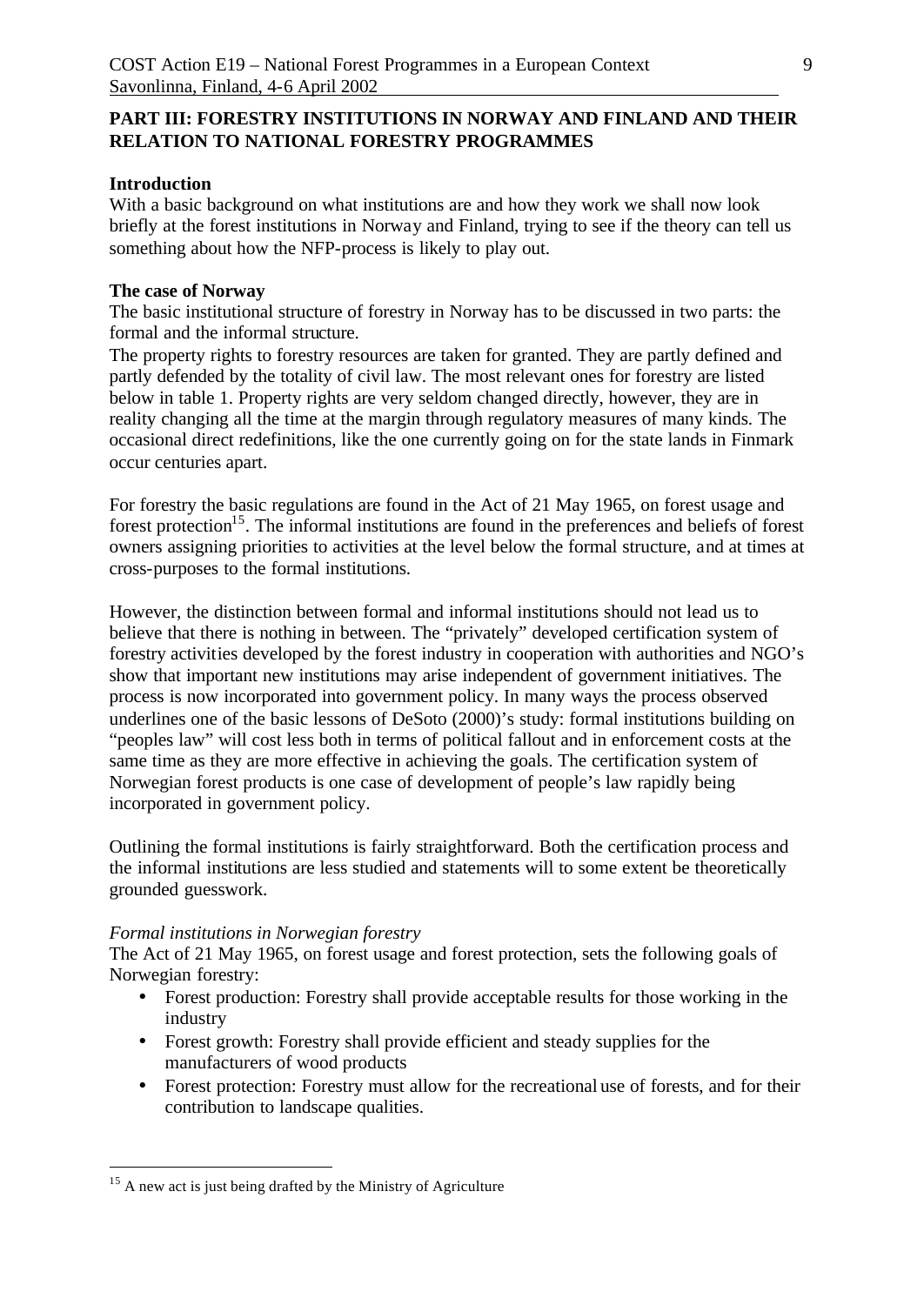To achieve these goals the act gives guidelines, proscriptions, prohibitions and procedural rules on such topics as cutting, planting, cultivation, and building of roads and other infrastructure. However, the monitoring system has a low profile and is mostly based on ideas of self-governance or self-enforcement. If the rules are seen as being broken, the most elaborate tool for rectifying the situation is to demand the making of a plan for cutting, planting and cultivation activities.

There are also particular rules about giving protective status to forests considered to provide certain eco-system services such as protection against avalanches, land slides, rivers changing course, flooding, sand migrations etc., but also for the protection of arable land and housing areas. Also forests on the margin of forest ecosystems high in the mountains, close to the ocean or to the far north may be given protective status  $16$ . And forests providing recreational services or providing particular valuable services for the ecosystem may also be given particular regulations.

| Table 1 Formal institutions in Norway relevant for forestry and forest policy                 |
|-----------------------------------------------------------------------------------------------|
| Act of 8 May 1901 no 6, on diverse matters relating to Røros copper mine's forest office      |
| Act of 9 June 1939 no 17, on wood for consumption of households                               |
| Act of 9 Nov 1956 no 4, on fees charged on timber for the benefit of common activities in     |
| forestry                                                                                      |
| Act of 21 May 1965, on forest usage and forest protection (see Act of 11 June 1976 no 77, on  |
| changing the name of the act)                                                                 |
| Act of 18 June 1965 no 6, on co-ownership                                                     |
| Act of 10 April 1969 no 17, on incidental property <sup>17</sup>                              |
| Act of 19 June 1970 no 63, on nature protection                                               |
| Act of 31 May 1974 no 19, on concessions and eminent domain purchases                         |
| Act of 14 June 1985 no 73, on planning and building                                           |
| Act of 19 June 1992 no 59, on bygd commons                                                    |
| Act of 19 June 1992 no 60, on timber in state commons                                         |
| Act of 19 June 1992 no 61, on private commons                                                 |
| Act of 19 June 1992 no 62, on changes in act on watershed regulation and others               |
| Act of 12 May 1995 no 23, on land use                                                         |
|                                                                                               |
| Of less importance                                                                            |
| Act of 9 June 1972 no 31, on pasturing by Swedish reindeer herds in Norway and Norwegian      |
| in Sweden                                                                                     |
| Act of 6 June 1975 no 31, on rights in state commons ("the mountain law") with regulations of |
| 21 April 1983 no 1011, on leases of elk hunting on state lands, and 19 April 1988 no 336,     |
| on game management on state lands                                                             |
| Act of 9 June 1978 no 49, on reindeer herding                                                 |
| Act of 21 December 1979 No 77, on land consolidation                                          |
| Act of 29 May 1981 No 38, on wild game                                                        |
| Act of 11 June 1993 No 106, on changes in the Act of 29 May 1981 No 38 on wild game           |
|                                                                                               |

<sup>&</sup>lt;sup>16</sup> Some kinds of forests may be granted some variations on the formal rules by the ministry. These are the forests owned by the state, counties or municipalities, and also forest owned jointly (Act of 19 June 1992 no 59, on bygd commons) and forests defined by the act of 9 June 1939 no 17, on wood for consumption of households. Also forests below some threshold size may be exempted.

l

<sup>&</sup>lt;sup>17</sup> Previous Acts: Christian the V's NL 5-3-29, 5-5-5, 5-5-6, from 1687.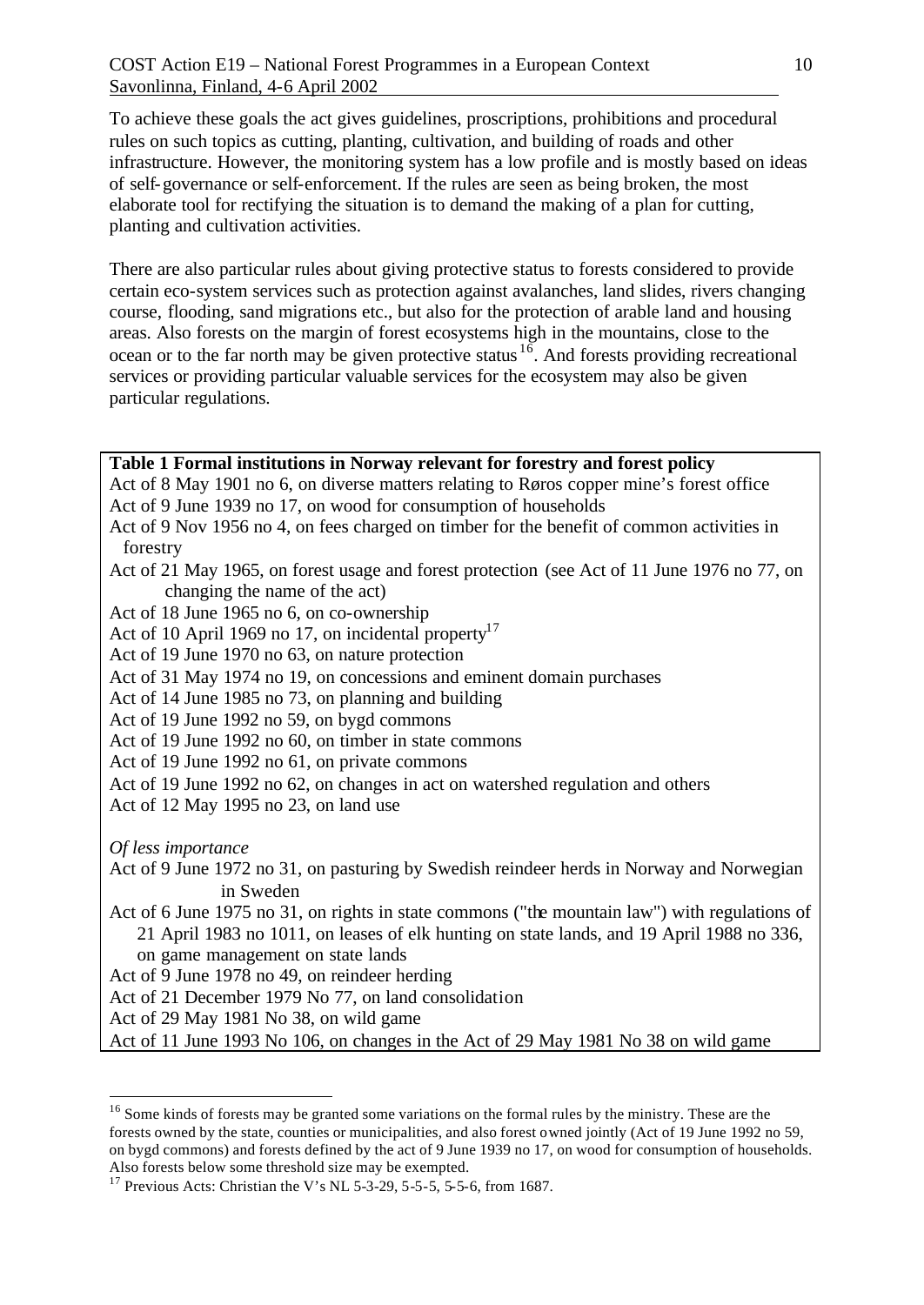To oversee that the act is enforced the act mandates as forest authorities:

- 1. The Municipality
- 2. The County Agricultural Board, and
- 3. The Ministry of Agriculture

The final authority in disputed cases lies with the Ministry.

The act requires each municipality to keep people with approved professional expertise on forestry. The Ministry decides what can be considered relevant expertise.

The primary decision making power thus lies with the municipality. Any stakeholder dissatisfied with a decision may bring the decision up for the County Agricultural Board for review or even up to the Ministry. The County Agricultural Board also have an independent duty to review municipal decisions and may on its own bring questionable decision to the attention of the Ministry. The Ministry is the final authority and have to review the activities of municipalities to see that the purposes of the act obtain. To improve the prospects of achieving the goals the Ministry may revise or write such new regulations as the law mandates.

One important consequence of the allocation of power is that in so far as there within the municipality and the county agricultural board is agreement on rules and procedures, the regulations of forestry on the ground is in accord with the people's understanding of their rights and duties rather than the Ministry's understanding. And what goes on is largely invisible to the ministry unless and until they from independent investigations find some local development contrary to the purposes of the act.

#### *Informal institutions in Norwegian forestry*

The informal institutions in Norwegian forestry are harder to identify. On theoretical grounds we will expect that for example large forest owners employing people in their forestry activities at least must be expected to develop local operational rules adapting the national legislation and regulations to local conditions.

Today professional foresters will usually be directing the workforce. And even smaller forest owners may have a professional education. Hence the professional interpretations of the various standards for what a badly or properly maintained forest look like, will play a crucial role. Such evaluations as preferences for size of cuttings in relation to landscape qualities, evaluations of the relative merits of different cutting and planting technologies, judgements on the relative merits of various forest qualities in relation to hunting and wildlife production, preferences for type of tree in plantings, or beliefs about the relative future prices of different tree species will all in some way affect the decisions of a forest owner. Over time rules of thumb – or more generally - local institutions develop. These local institutions change slowly. The basic input of new points of view comes form education, particularly the education of professional foresters, but also the occasional review of professional developments in newspapers and journals available to forest owners may at times have an impact.

In many communities in Norway most forest properties are too small for continuous profitable forestry. Forests can be cut in the necessary volume only during a few years in each generation. Owners of such forests are mostly dependent on the professional advice of the municipal bureaucracy if they want to cut in their forest. But also here the interactions of the local forest owners will produce opinions and interpretations about forests and how they might be tended. However, the evaluations may concern other issues than those of the larger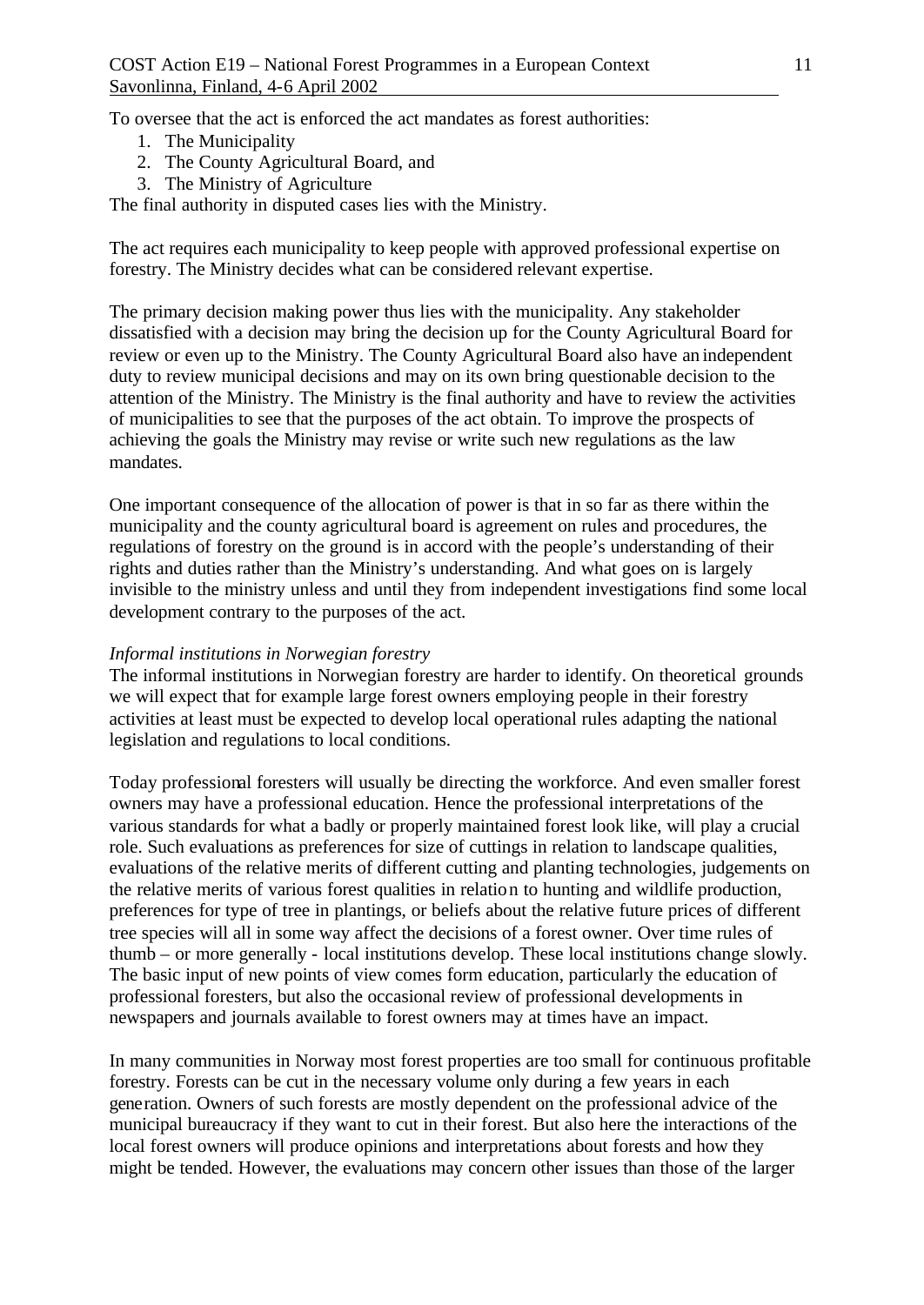forest owners. For small forest owners the basic question may be if tending the forest is worth the effort at all. The income from work in the forest relative to other available work may be so low that most local forest owners will let the forest take care of itself. This, of course, will at some point be at cross-purposes with the formal institutions. But exactly when should the municipal bureaucracy exercise their powers? And how can it be done without stirring up antagonisms in the local population? Most local municipalities are content to leave the issue alone. And as the importance of old growth forest increases, and the price of timber continues to slide, the legislation is not felt to be very relevant. The informal local interpretations of the situation will more or less make the formal institution inapplicable if not altogether illegitimate.

Also the growing sector of NGO's with views on forest and forestry activities are parts of the complex of forces affecting the choices of those who actually appropriate the various goods produced by forests.

#### *Private Formal Institutions in Norway*

During 1995-98 a very interesting development occurred in Norwegian Forestry through the "Living Forest" project.

| Table 2 Standards for forestry activities (tentative translations from Norwegian, p.84 in |                                                                   |  |
|-------------------------------------------------------------------------------------------|-------------------------------------------------------------------|--|
| <b>Sanness 1999)</b>                                                                      |                                                                   |  |
| $\vert$ 1                                                                                 | Labor force and competence                                        |  |
| $\overline{2}$                                                                            | Handling of waste                                                 |  |
| $\overline{3}$                                                                            | Protection of forest land                                         |  |
| $\overline{4}$                                                                            | Biologically important areas (old growth forest and key habitats) |  |
| $\overline{5}$                                                                            | Forest affected by fire                                           |  |
| 6                                                                                         | Mountain forest                                                   |  |
| $\overline{7}$                                                                            | Outdoor recreation                                                |  |
| 8                                                                                         | Old, sturdy trees and dead wood                                   |  |
| 9                                                                                         | Protection of genes in trees                                      |  |
| $\overline{1}0$                                                                           | Use of fertilizer                                                 |  |
| $\lceil 11 \rceil$                                                                        | Forms of logging                                                  |  |
| $\sqrt{12}$                                                                               | Cultural landscapes                                               |  |
| 13                                                                                        | Cultural heritage                                                 |  |
| 14                                                                                        | Landscape planning                                                |  |
| 15                                                                                        | Long term timber production                                       |  |
| 16                                                                                        | Soil preparation                                                  |  |
| 17                                                                                        | Bog and swamp forest                                              |  |
| 18                                                                                        | Planting of forest and change of tree species                     |  |
| <b>19</b>                                                                                 | Forest roads                                                      |  |
| 20                                                                                        | Spraying                                                          |  |
| 21                                                                                        | Transport across terrain                                          |  |
| 22                                                                                        | Tree species distributions                                        |  |
| 23                                                                                        | Water protection                                                  |  |

The goal of the project was to assist forest owners in developing sustainable forestry in the spirit of recommendations from the Brundtland commission of 1987 and the Earth Summit in Rio de Janeiro in 1992, and to construct a national consensus on principles of sustainable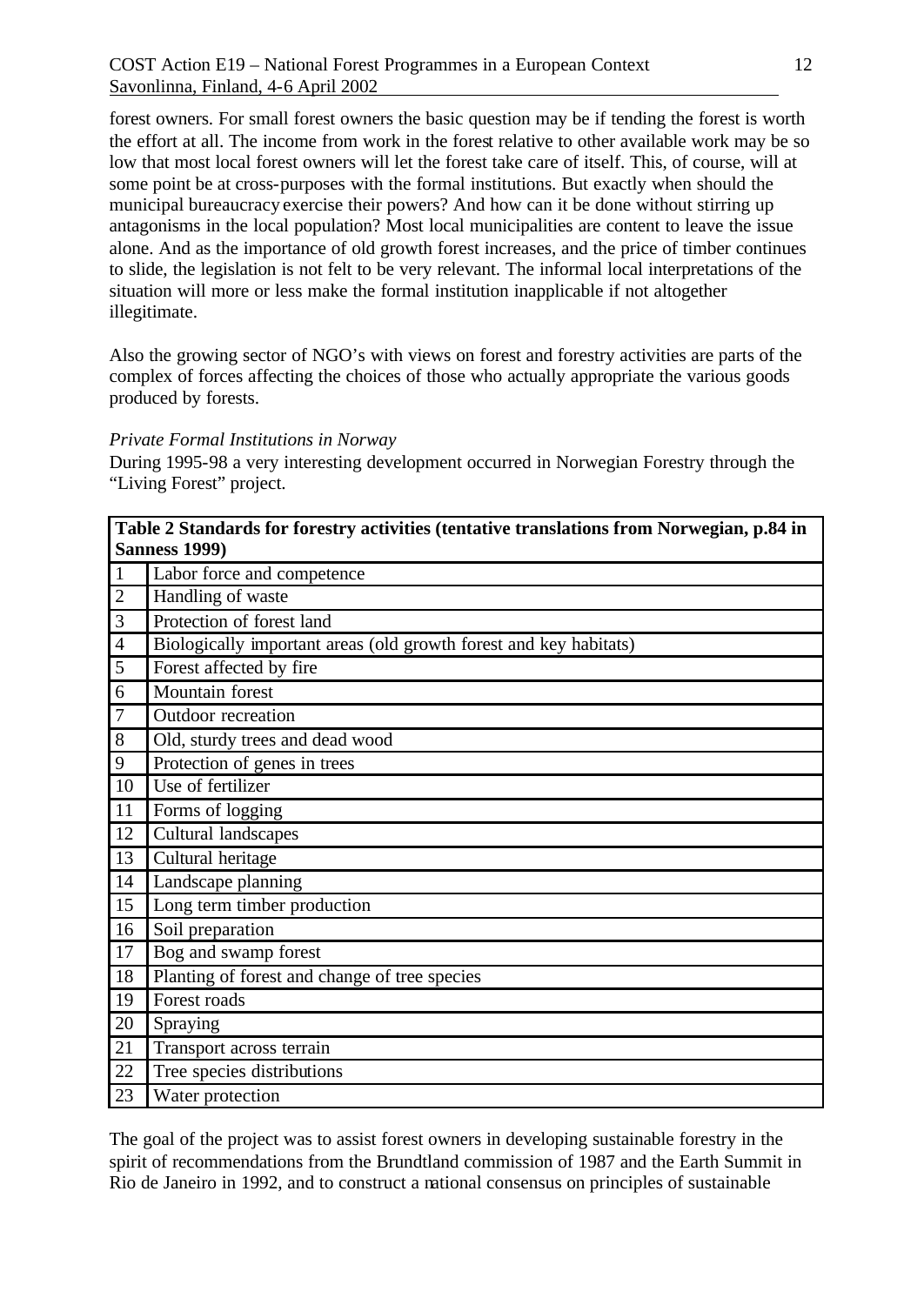forest management. However, the force precipitating the project was the perception among the Norwegian forest owners and forest industry of a growing market demand in Europe for timber certified as coming from sustainable forestry<sup>18</sup>. Therefore the work on standards that could be included in a timber certification system became the main work of the "Living Forest" Project.

The outcome of the project, «Standards for Sustainable Norwegian Forestry», was presented in 1998 (see Sanness 1999). It contained the recommendation of 23 operating procedures for the various forestry activities considered. The standards were confirmed on March 27, 1998, by the project board representing forest owners, forest industry, forest workers, environmental NGO's, consumer organizations and public authorities.

One theoretically interesting aspect of the "Living Forest Project" is that it is an example of what we may call private institutional development. It is not only local communities that can make their own informal rules of behavior, also a group of companies and associations are occasionally able to do that. But in the latter case, and in a large-scale society, it cannot be *only* informal or be expected to stay informal for very long. It has to be written down and promulgated. An agency needs to be mandated to enforce the rules. It becomes a full-fledged formal institution. It is not created by the state. But it can be co-opted by the state and made part of government policy. This is just what institutional theory recommends (Desoto 2000).

Besides this we should not forget the role of the Forest Owner's Association in forming opinions and beliefs about good forestry and promulgating it to its members, usually embedded in the professional language of forestry.

Some of the NGO's also belong here. By getting legal standing organizations such as the Norwegian Tourist Association are able to affect the development of formal institutions in more ways than through grassroots activities that slowly change values and priorities among voters or consumers.

### *Institutions and the NFP-process in Norway*

The NFP process is about reshaping institutions. How will existing institutions react to the effort to transform them?

The basic features of the formal institution are:

l

- Production and protection oriented goals
- Possibilities for particular regulations of environmentally sensitive forest areas
- A locally anchored professional decision making bureaucracy directed by elected councillors and monitored by the Ministry

In relation to the NFP process most of the proposed principles would seem to conform to existing practice. The one principle that potentially may prove difficult is the principle of a "Holistic and intersectoral approach". Currently there is no working procedure to ensure that local interests and activities really sum up to the national goals of the NFP. And Norway in general has a rather mixed track record in this area. Regional coordination of activities is perhaps the major problem of collective action in Norwegian society. On the other hand, the

<sup>&</sup>lt;sup>18</sup> «There are today consumers with a bad feeling when using paper and wood products. One of our goals is to give these consumers a good conscience.» (My translation from Norwegian of Thor H. Lobben's statement p 6 in Lobben 1995. Lobben was chairman of the board for «Living Forest»)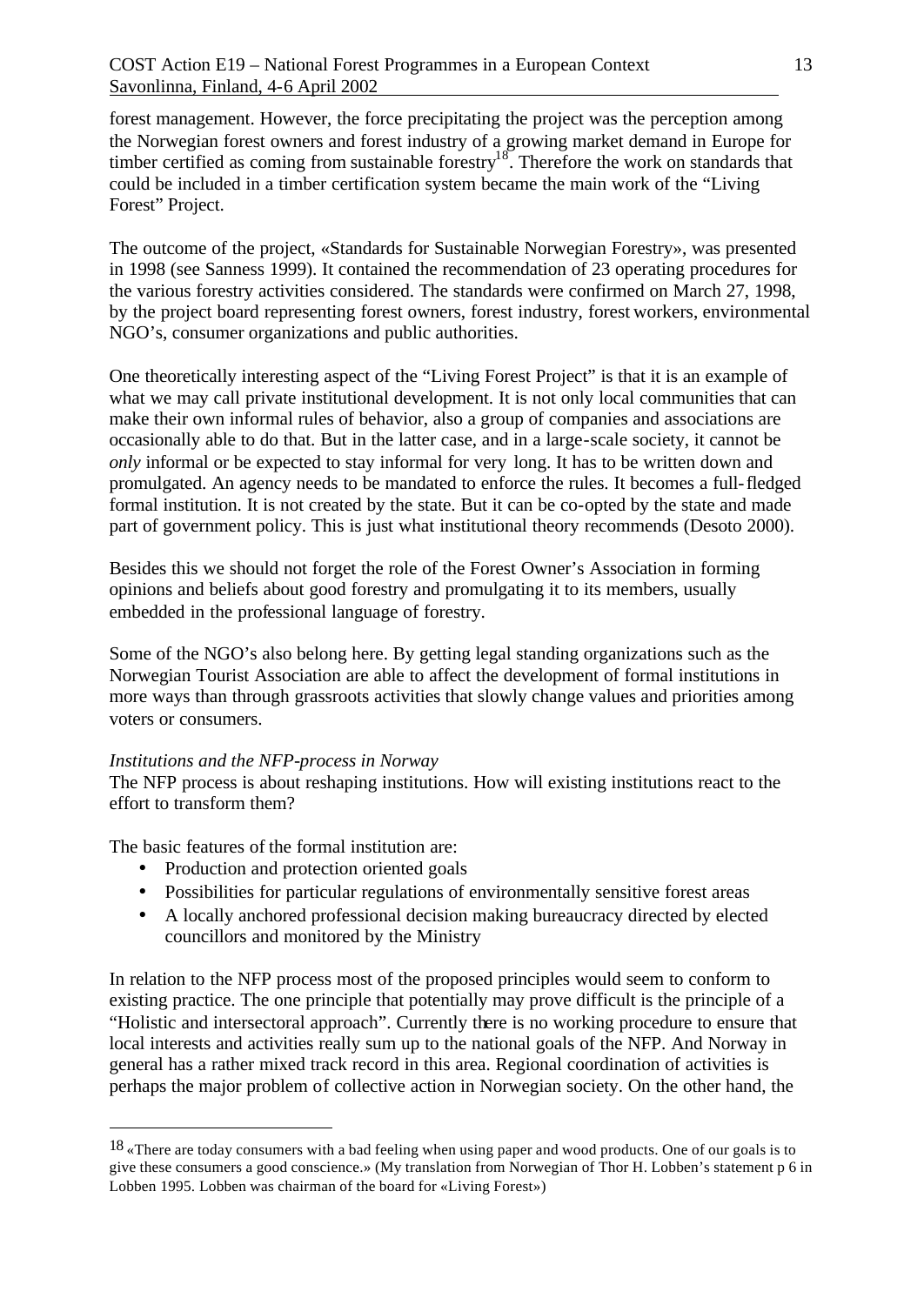requirement of "decentralization, where applicable, and empowerment of regional and local government structures consistent with the constitutional and legal framework of the country" should point the way to an aggregation procedure sensitive to local conditions and customs. To develop such a procedure will be a major challenge to succeed with the NFP.

But institutions are not only rules, they are also people who know and believe in the rules and with a mandate to enforce them. The first agenda must be to persuade this group of people that the changes are necessary and desirable. In modern states this can usually be done. But there are also other obstacles.

The old institutional structure will have created a population of (forest industry) organizations very good at extracting a profit by playing the game according to existing rules. There (probably) is what North (1990) calls a lock-in between the institutional structure and the organizations. If the proposed institutional changes threatens the profitability of some group of organizations these will react politically exerting whatever political powers they have to shape the new institutions so that their profitability can be maintained. This is where we will find the real obstacles to the NFP process.

For Norwegian forest policy it is fortunate that the larger group of the forest industry organizations were ahead of the government in seeing that the future profitability of their industry would hinge on the ability of the forest industry to adapt to sustainable forest management. The forest industry went ahead and created an institution they could feel comfortable with, and which did a lot of the things the government wanted to impose on them. It was a win-win situation. The government can adapt its policy to the rules the industry already has agreed on, rules created to conform to the sustainable forestry implied by the NFP guidelines. Hence, the political problems of institutional change are non-existent, except possibly within the bureaucracy. Some bureaucrats may sense that an opportunity for strengthening the power of the bureaucracy has been lost. But being presented with a fait accompli, the optimal strategy also for them is to adopt it as government policy and include it in their future plans.

The large sector of small-scale forest owners would seem to represent a much more difficult problem, at least in relation to the existing law. Today their non-attention to the forest probably is not a problem for the NFP principles, but probably for the production ideology of the current law. However, if the relative price of timber changes significantly, and if they start exploiting their small forests extensively in the spirit of the current law, they may become a problem for NFP's ideology of sustainable forestry. However, the current law is in the process of being rewritten. The international agreements on forest policy are considered guidelines for Norwegian forest policy.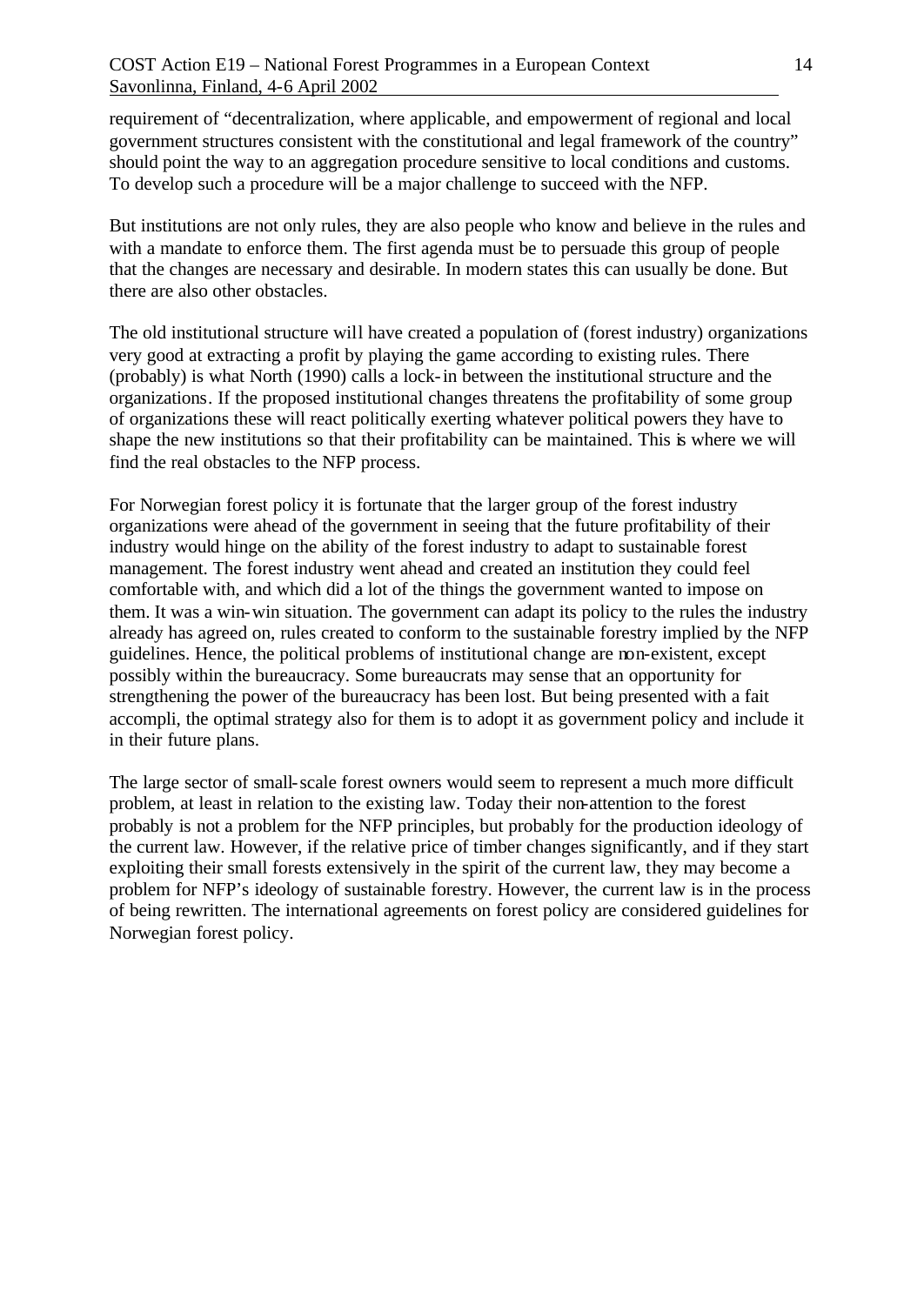### **The Case of Finland**

#### **Introduction**

l

Forestry can be placed into its own institutional framework but at the same it forms a part of the same for the national forest programmes. Also forestry has been assigned the role of institution, through which society gets access to the different functions of the forest (Schanz 1998). From the standpoint of the national forest programmes in Finland something that could be called a "glue" theory of institutions is also appealing. According to Sztompka (1994, also elaborated in Schanz 1998) institutions are one of the four kinds of tissues or fabric, which emerge in society and bind it together: the tissues of ideas, of rules, of actions and of interests. The interlinked networks of rules (norms, values, prescriptions, ideals) make up the norma tive dimension of the field, its 'social institutions' (Sztompka 1994).

Similarly in Finland, one can claim that the basic role of the national forest programmes has been to bind together ideas, rules, actions and interests, which in forestry more often are conflicting and contradictory than complementary and co-ordinated. This coordinative and consensus seeking function of the national forest programme has become more and more important, as is well-elaborated in the principles of NFPs (e.g. Glück 1999).

In the country so dependent on forestry and forest industries as Finland one might expect that the institutional framework of the forest sector or the "forest cluster"<sup>16</sup> is "well-developed". No doubt there are many forest related institutions in the country and many of them even used to have considerable implementation capacity to exercise the mandate they have been given<sup>17</sup>. The institutional-organisational framework can be outlined presently in a way given in Figure 1.

However, to-day's solid institutions have once been initiated and given birth, have been struggling for their survival and present positions. But even the strongest institutions are not permanent, but have to adapt to the new situations and social trends, requiring, for example, the substantial decrease of public spending and state intervention in forestry or emphasizing other than institutionalised values. This Finnish case study tries to gives some examples of the historical dimension of the institutions, to remind that the institutional framework where the new National Forest Programme and its predecessors have been produced, always is in slow sometimes faster - evolution.

<sup>&</sup>lt;sup>16</sup> Forest cluster is a concept adopted in the 1990s to demonstrate the total significance and mutual intercactions of forestry and forest industries related economic activities in economic and industrial policies. The cluster concept is used for other industrial entitities as well and has evolved from the competitiveness studies of e.g. Porter (1989) Besides forestry and forest industries (the forest sector) it includes related metal engineering and metal workshops, chemicals production, energy production, transport, other service enterprises including R&D activities and consulting. It has been estimated that the entire forest cluster makes about 10 % of GDP and 30- 35% of gross export earnings in Finland (Lammi 1999, Maa- ja metsätalousministeriö 2000).

 $17$  In some critical comments, it has even been claimed that in the past the capacity might have been extended even "beyond the mandate" at the cost of the freedom of the forest owners (e.g. Palo 1993 and Vaara talk about "planning economy in Finnish forestry," for counter argumentation see e.g. Saastamoinen 1995 ).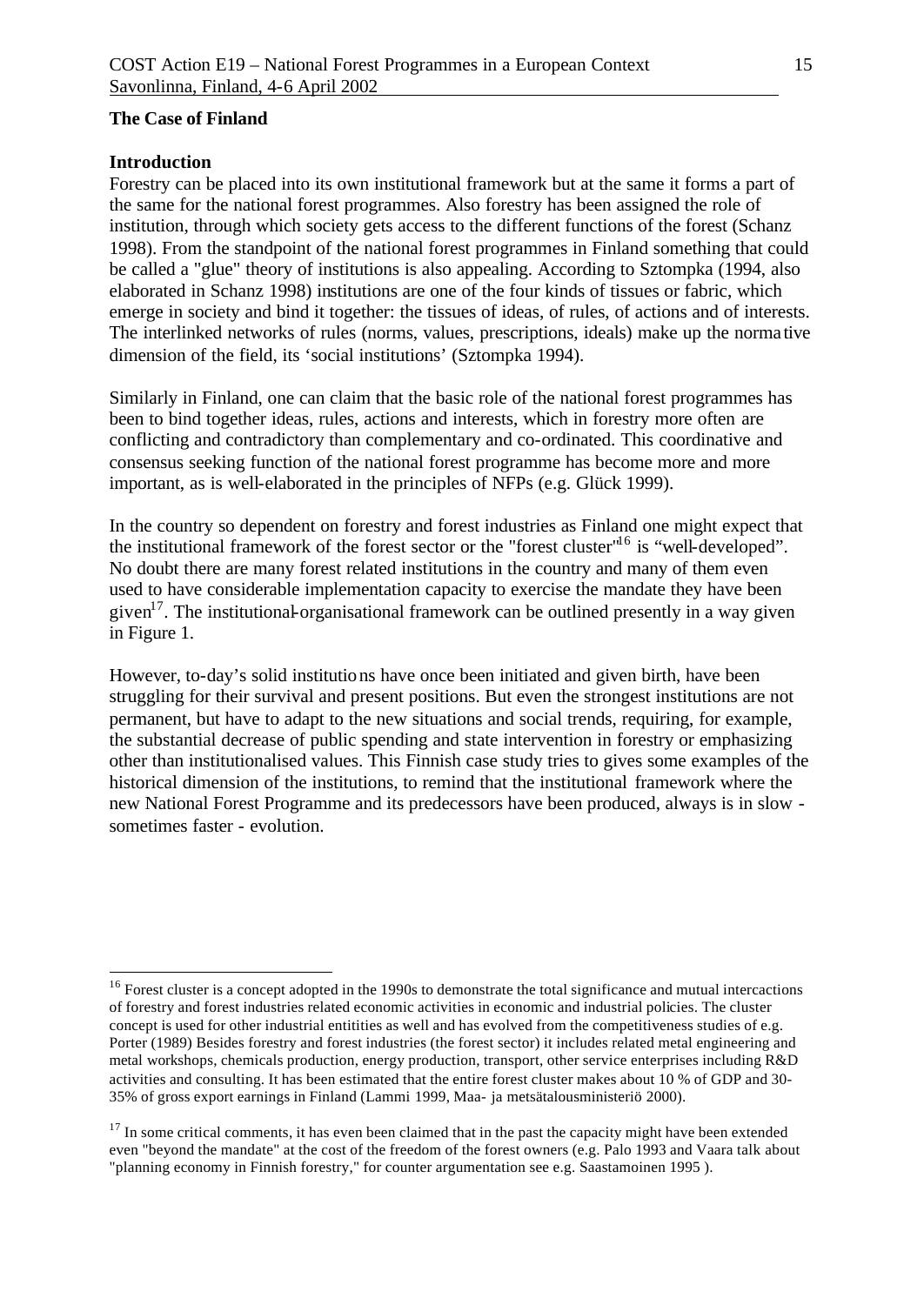

*Political institutions create and modify forest related institutions*

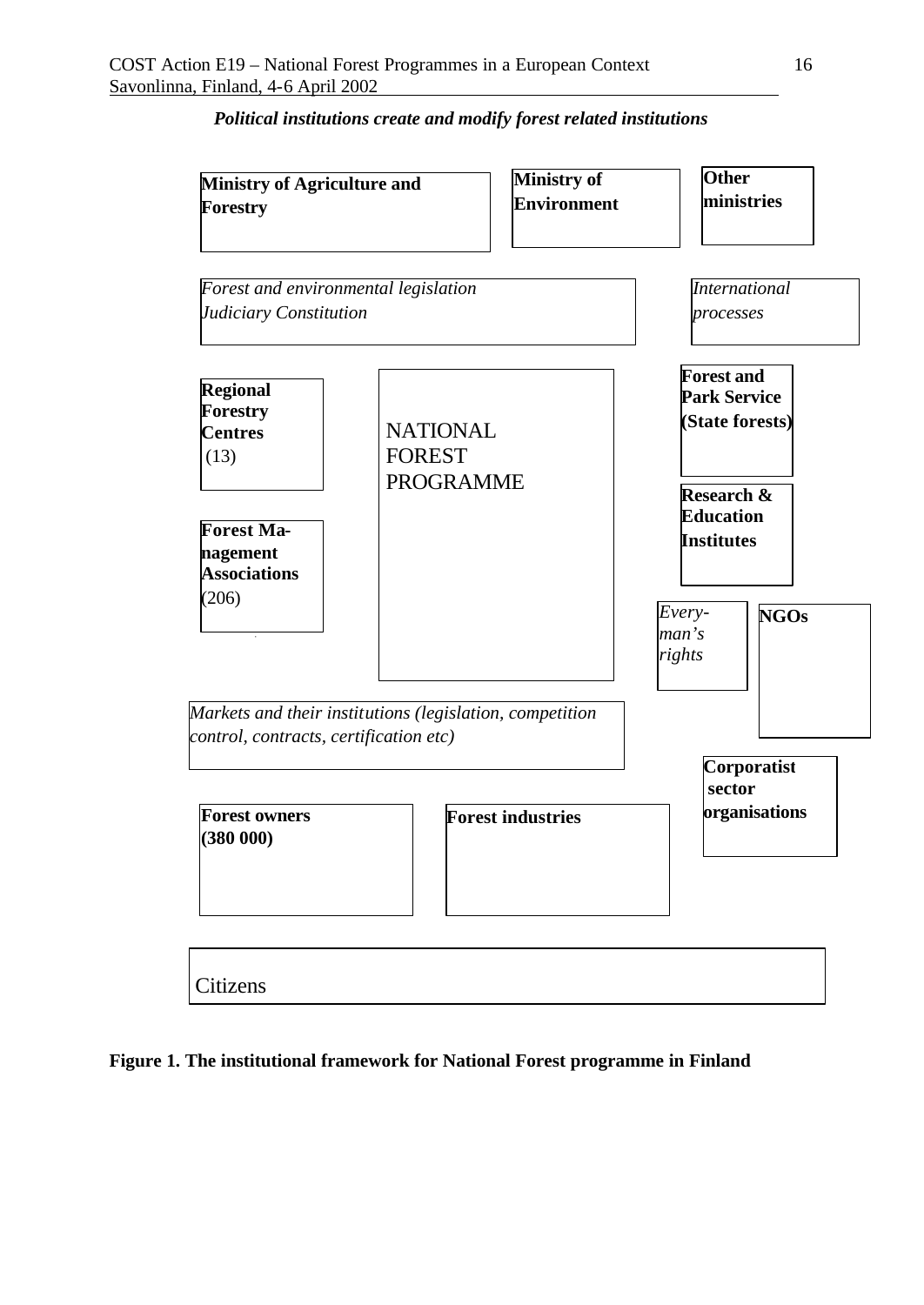#### **Property rights as a changing institution**

Property rights are a fundamental institution in forestry but as elsewhere their evolution has gone through a long and sometimes painful history. What the history has taught us is, that the contents and the structure of forest ownership have been formulated by political and economic factors largely external to forestry. In the following, some historical changes in forest ownership in Finland are featured.

Communal social organisation and ownership of resources were the only ways for primitive societies to survive in the struggle against the dangers of the wild nature. In Finland, private ownership of land developed first for housing plots and permanent agricultural land. Jointly used communal (village) forests developed areas close to the settlements. Hunting and shifting cultivation developed temporary rights of land based on occupation and use of work. In some cases areas of shifting cultivation got more permanent occupancy (Helander 1949) and even the more distant hunting areas and fisheries in Finland were regarded to be a part of private ownership. In fact, unlike the other Nordic countries, more than 90% of 33 000 farms in mid 16<sup>th</sup> century belonged to the peasants. Practically all other areas were open access resources until 1542, when Gustav Vasa, the King of Sweden in declared that the wilderness areas "shall belong to the God, the King and the Crown of Sweden"<sup>18</sup>In fact, the forest ownership policy of Gustav Vasa and his successors was favouring the huge wood demand of the iron industry, although at the same time the Crown also had a major but conflicting aim to encourage settlement to widen the taxation base.

The increased dependency of peasants from the nobility, the taxation debts to the Crown and the emergence of feudal ideology into Sweden worsened the situation and property rights of peasants in 17th and 18th centuries. Even inheritance (family) estates were regarded only to have usage right to the land ultimately considered belonging to the Crown. In 1789 the farmers get similar full rights to land as the noble had on their freehold estates. From 1757 privatisation of communal lands and borderline between more distant and "excess" private lands and crown land was initiated. The process was quite generous to "old farms" and those owned by the nobility. The system of small rented farms emerged on the peasant farms, which alongside increasing landless rural population was a factor to an increased social tension leading to the Citizen War in 1918. This traumatic phase in the Finnish history resulted in land reforms of 1918 and 1919 and a bit later a partial return of forests bought earlier by forest industrial companies from the farmers with excessively low prices. Land reforms were followed by an agricultural settlement policy in 1920s and 1930s. A new wave of settlement was due to the World War II, when people of ceded areas and the soldiers were to be settled.

 These policies were socially and politically necessary but resulted in numerous small farms with small forest areas, many of which were located in the climatic conditions unfavourable for farming. The agricultural farm structure created was not economically sustainable and since late 1960s the continuous decrease of active farms, consequent rural depopulation and change of the structure of private forest ownership has occurred. Urbanisation furthered partitioning and fragmentation of forest ownership. The role of forest policy has mostly been to be able to adapt to these external changes.

l

<sup>&</sup>lt;sup>18</sup>At that time Finland was a part of Sweden. As the King also confiscated a bigger part of the wide land and forest estates possessed by the Church at that time, he apparently had more the other partners of the coalition than God in mind when giving the declaration.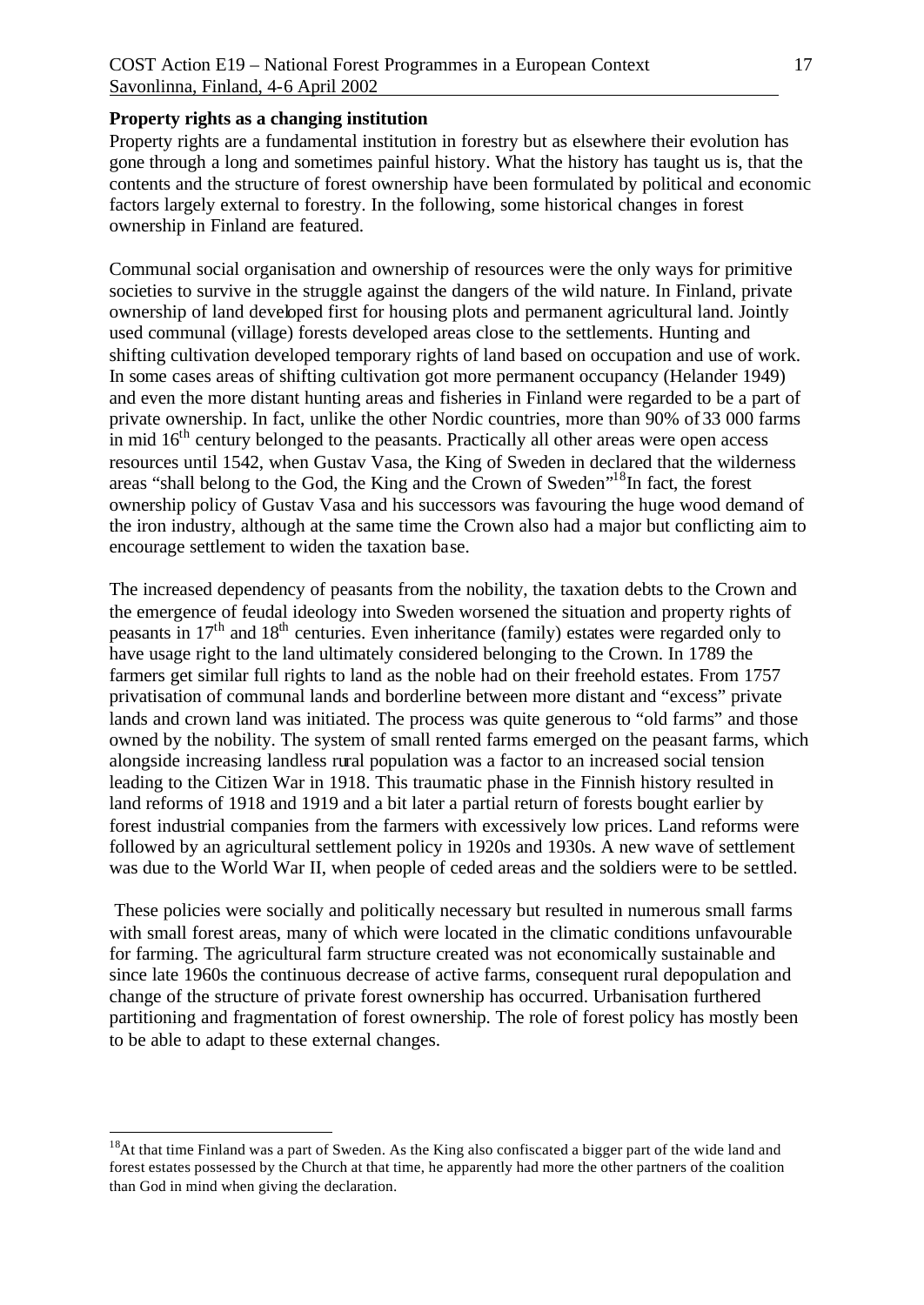Presently private non-industrial forest owners (about 380 000 families) have 61% of (productive) forest land, state 25%, industry 9% and municipalities, parishes and other collective bodies 5%.

#### **From an early breakthrough in forest legislation into recent globalisation**

Besides property rights, legislation belongs to the basic structures of the institutional framework. Three bodies of legislation are important, direct forest legislation, the legislation creating the conditions for the proper functioning of the markets, and the Constitution and other related legislation. The following early history tells us that one part of "market" legislation and forest legislation were once closely connected. It also emphasises the role of the social and economic power structure in the course of development.

In the mid of  $19<sup>th</sup>$  century, when Finland was a Grand Duchy of Russian Empire, the mercantilist structures of the class society were broken down and the norm basis for capitalistic society based on the freedom of the markets were created. Economically and socially the most important battle concerned the course of forest policy (Kekkonen 1987), although the issue more refers to the industrial policy as to the forests.

Forest Act of 1805 (inherited from Sweden) was liberal to the peasants' forest use but included mercantilist regulation of developing saw-milling industry. The argumentation was based on forest protection but the real concern was the sufficiency of forest resources for the needs of iron production – what had been favoured by the mercantilist state already for centuries. The iron industry was afraid of an increased competition for wood, which they anticipated to increase wood prices. Although the scale of iron industry in Finland was rather modest, there was a strong fear that when the mineral resources of the country were to be revealed, the lack of wood would prevent their utilization (Helander 1949, Kekkonen 1987).

The Forest Act of 1851 represented the mercantilist regulation in a more strict way and the control of saw milling was even increased. (Kekkonen  $1987)^{20}$ .

Political change occurred when the Czar Alexander II started to reign in 1958. Already in 1957 a decree was given allowing the establishment of steam sawmills. In 1859 a new committee was launched to investigate the regulations on sawmills. Their proposal was an antithesis of the 1951 Forest Act and stated that the value of forests were dependent on free competition and the development conditions of saw-milling industry. In 1961 most of the regulations of saw-milling industry were removed. (Helander 1949, Kekkonen 1987).

The drastic shift was explained by the shift of Czar's support to the new developing business and industrial class and the emergence of less aristocratic senate, representing a bit wider set of social groups, including the new industrial class. However, Kekkonen (1987) emphasises that state was hardly stronger or more independent than earlier and it did not represent the specific national interest nor that of the population, unless in tactic sense. Rather the role of state was much similar to earlier times, and it was only in the hands of new interest groups and its relative strength was that it implemented - under liberal ideas – policies accommodating to the interests of the growing large-scale industry.

l

 $20$  Indeed, the committee proposal led in 1951 to the establishment of Temporary Board for Land Survey and Forest Management, which in 1959 resulted in the birth of the special state forest organisation, later named as National Board of Forestry (presently Forest and Park Service) - discussed later.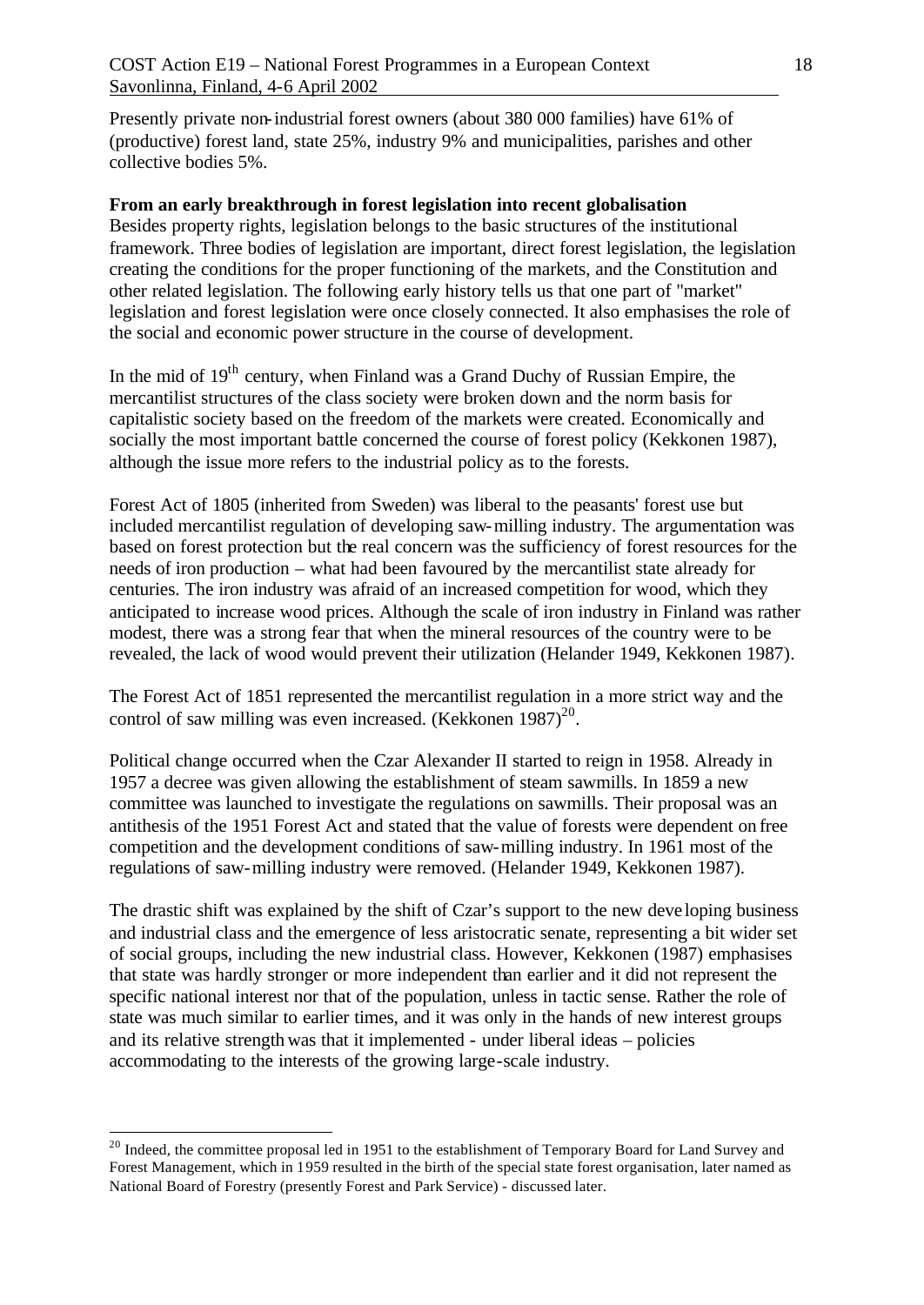This particular institutional change – "liberation" of the saw-milling industry - undoubtedly contributed towards the economic growth in Finland. Based on their empirical evidence from  $19<sup>th</sup>$  century Morris and Adelman (1989) found that the export and economy of the nations grow faster where governments promoted specialized market institutions, removed institutional barriers to factor mobility and secured private property rights. However, strengthening of markets can also fail to spread the benefits of growth, for example in poor peasant economies commercialisation may increase indebtedness and landlessness. What matters besides the properly established market institutions, are the political institutions. If the governments have undertaken land reforms, provided improved transport, education and extension, economic growth has spread significantly through the economy (Morris and Adelman 1989).

There is a theory connecting the markets and political institutions: competitive markets favour "structurally neutral" governments while monopolistic markets (capitalism) produce governments with sector interests (Kekkonen 1987). Until the early 1980s most development economists regarded 'the state' or 'the government' in theory as a benign influence (Ingham 1995). Although the opposite doctrine has a long history, the key article, which marked the beginning of the new interest in this topic, was 'The political economy of the rent seeking society' by Anne Kreuger (1984). Government restrictions on international trade, for example, give rise to economic rents in a variety of forms. Competition for those rents may be legal but also can involve bribery, corruption, black markets and smuggling. Besides the external costs also other resources are wasted in this kind of competition (Ingham 1995).

In many developing countries the mistrust upon political institutions is evident and is based on strong causes, but mistrust seem not to be the privilege of the third world. In fact, the present criticism against the insufficient control of globalisation represents some suspicion to the benign character of the national governments, in particular in the leading ma rket economies, and to international financial and market institutions (WB, IMF, WTO) and transnational corporations (Väyrynen 2001).

One can claim, that the institutional leap from a dispute of regulating or liberating the Finnish saw milling industry one and half century ago to a globalisation debate of today is too long. It is not necessarily so, although we cannot know whether our presently globally oriented forest industries were as strong as they are without the decision done. It is also important to notice that many of the economic and political institutions are increasingly trans-national or "transversal": the decisive borderline between internal and external realities of the nations has lost its significance and the two systems shape each other in mutual interaction (Väyrynen 2001, 45).

### **State forest organisation: an example of institutional evolution**

The permanent state forest organisation was established in 1859. It focused on state lands declared as crown forests, which were divided into regions and forest management districts. At least formally also the control of private forests belonged to its tasks. After the independence of Finland, the Act on Forest Administration from 1921 defined as its tasks to manage, control and promote forestry in Finland.

These rules were in force until the new act on forest administration in 1967. The basic task was still formulated as to promote and lead forestry of the nation. National forests should be managed so that to achieve economically profitable increasing wood yield in a sustainable way and the productive capacity of the land utilised according to the opportunities.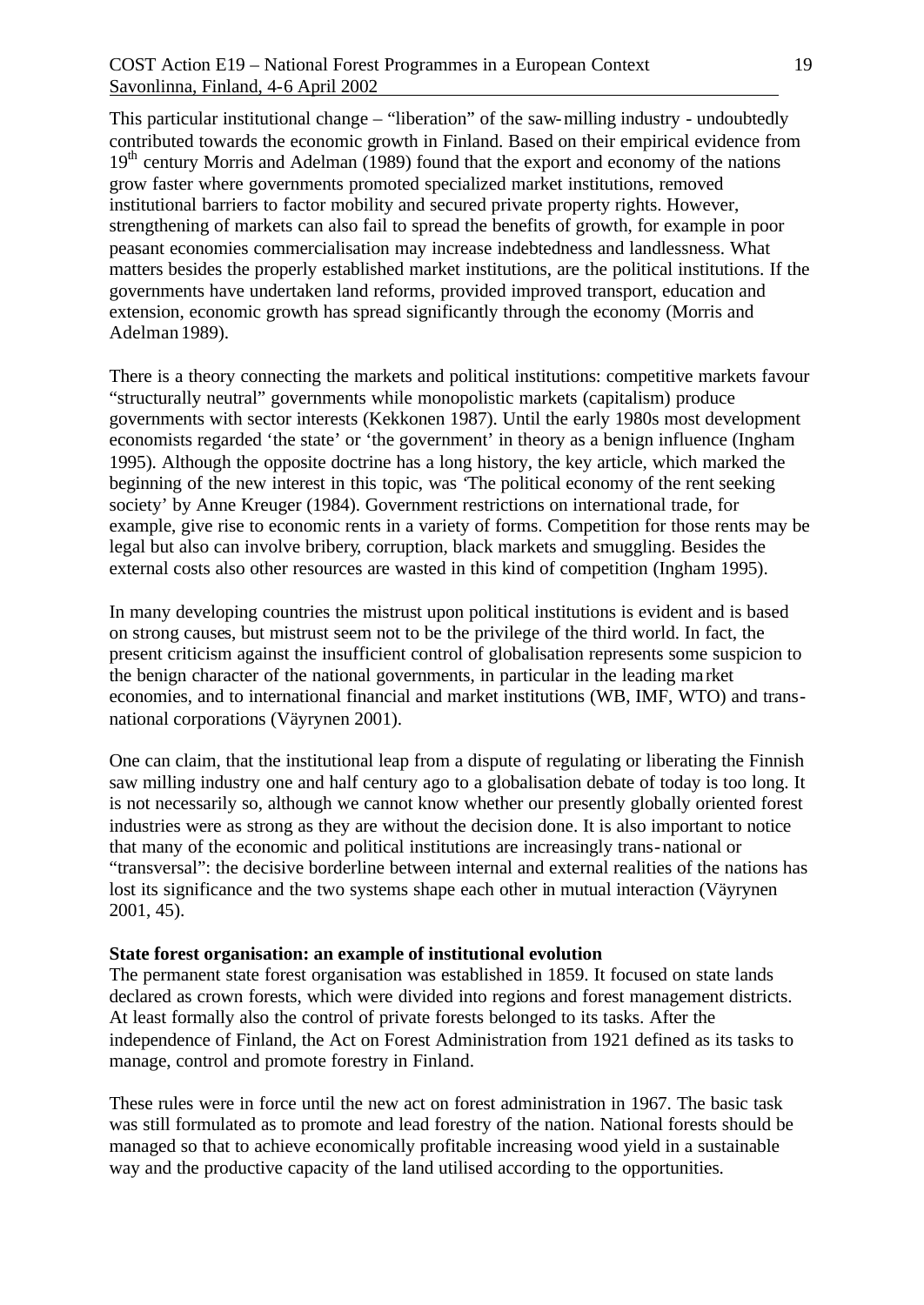The state land area was lowest in 1970, when it was 8.25 million hectares. Nowadays it is 8.8 mill.ha. However, due to the northern location of the larger part of the forests only 3.5 million hectare is commercial forest and annual wood delivery about 4.5 million m3 making 6% of total annual wood use (wood import included) of forest industries.

In the late 1980s the Government set up the committee to study the possibilities to transfer some of state organisations having business activities into a new kind of institution called state business enterprise. National Board of Forestry was interested in the transition and initiated an intensive internal preparation, supported by outside consultant, for the change.

The Act on Forest and Park Service (1169/1993) states that the Forest and Park Service is a state enterprise operating within the administrative sector of the Ministry of Agriculture and Forestry. Its tasks are to manage, use and protect in sustainable way and profitably natural resources and other property under its control. The conservation and improvement of biological diversity must be taken account sufficiently as an essential part of sustainable management of natural resources together with other aims set up for forest management and protection. This act was the first forest act in Finland to include the principle of biological diversity.

One of the results of the proactive approach to the change was that the organisation - having increasingly enterprise orientation - has been able to continue of managing also the network of nature conservation areas established under the nature Conservation Act. The Natural Heritage Services is subordinated to the Ministry of Environment. This is a unique solution.

The Forest and Park Service also has other social and public authority duties, which are financed by the state. It manages on state lands the authority given in the Fishery Act (286/1982), Act on Skolt Lapps (611/1984), Act on Nature-Based Economic Activities (610/1984), Act on Terrain-vehicle Traffic (670/1991), Hunting Act (615/1993), Outdoor Recreation Act (606/264/1961)

As a part of streamlining some of the profit making business units of Forest and Park Service are being restructured into subsidiary companies. Such units are engaged in nature tourism (Wild North), estate business (Laatumaa), nursery business (Forelia Ltd), and consulting (after a recent merger Metsähallitus Comsulting Oy and Indufor Oy joined their activities).

Forest and Park Service has been pioneering in participatory planning in Finland since early 1990s. Participatory planning has been used in the development of Natural Resource Management Plans and also in Landscape Ecological Plans for state forests **(**Wallenius 2001).

It is interesting to notice, however, that the formal connections between Natural Resource Management planning of state forests and the National Forest Programme 2010 remain thin. They are mentioned once (Ministry. 1999, 18), but the formulation only says "Nature Resource Plans provide the guidelines for sustainable forestry in state owned forests". This probably should be interpreted in a positive way: professionally managed state forests are not a problem area in NPF.

### **Institutions of private forestry**

 The turning point in institutional development in private forestry was the Private Forest Act of 1928. Under its provision a new organisational structure was developed. Regional forestry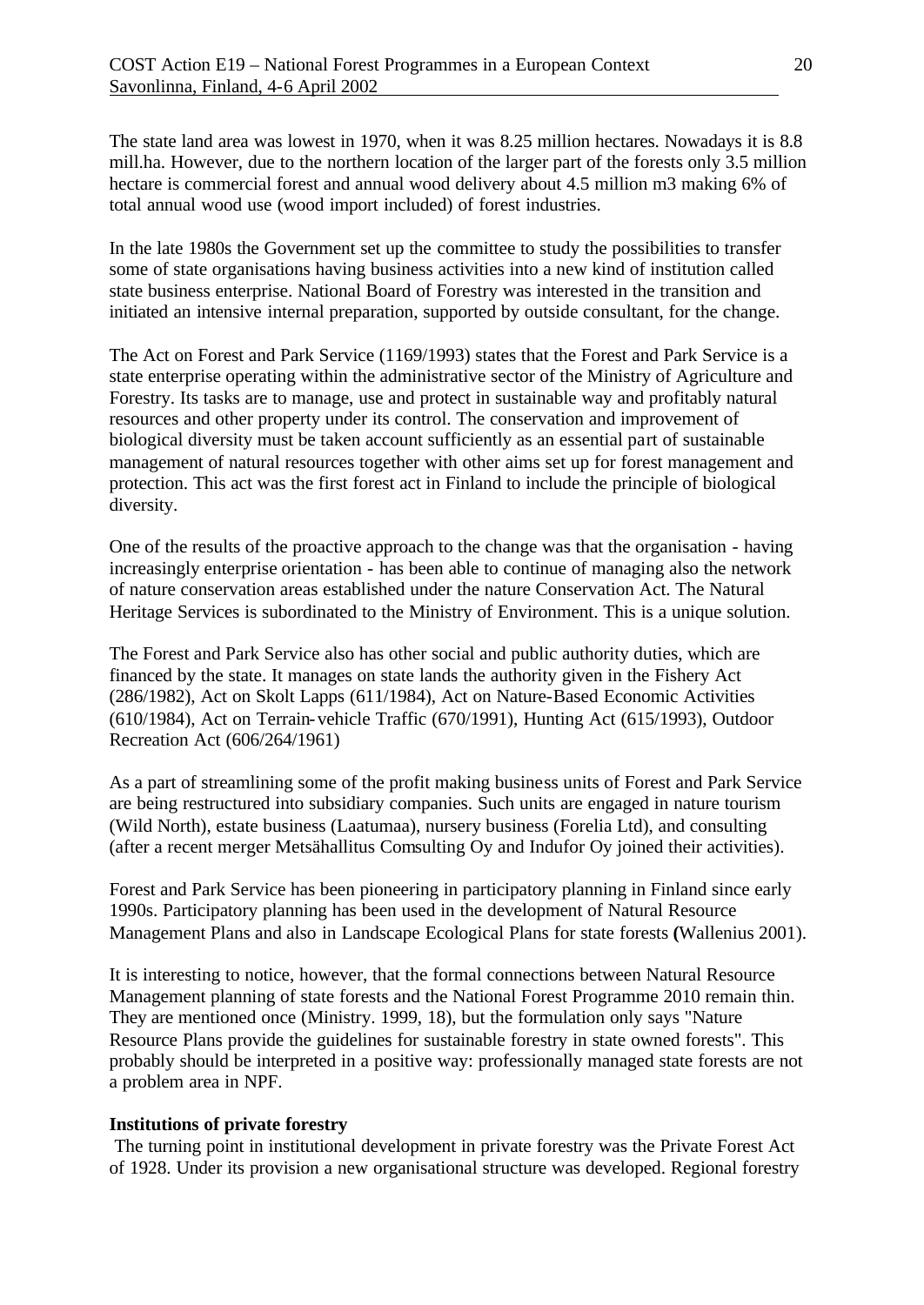boards were established and what was innovative was that regulation was amended by the promoting and extension functions. At least as important was that the supervision of the regional forestry boards was created by giving it to the two national forestry associations (Tapio, Skogskultur, both of which had been the language based non-governmental central organs for earlier forestry boards. It meant that a strong element of autonomy of forest owners was included into the control and promotion agencies of private forestry (Pohjolainen and Uitamo 1997). The Act on Forestry Boards (41171967) brought the representatives of forest industries and forest workers in addition to the forest owners into self-administration of private forestry (Palo 1993).

The Act on Forestry Centres and the Forestry Development Centre Tapio came into force in 1996. It streamlined the administration for promoting and controlling of private forestry. The forestry centres get state funding for certain basic activities while the centres also have separate business activities (selling mainly services to any customers).

The Forestry Centres are major organisations for promoting forestry within their regions. The new tasks of forestry centres emphasise also the care on forest nature management and conservation of its biodiversity as well as development of entrepreneurship based on forests.

Forestry centres shall also prepare in wide consultation with the stakeholders regional forestry target programmes and implementing those programmes. The regional forestry programme include the general targets set for promoting the sustainable forest management, the targets set for the measures and their financing as specified in the Act on the Financing of Sustainable Forestry (1996, summarised below), and the overall targets set for the development of forestry in the area.

The first regional forestry programmes were completed in early 1998. They served among the sources in the compilation of the National Forest 2010 programme. The national programme was approved in 1999 and in 2000 the regional forestry target programmes were revised to be in concordance of the national programme.

They are also in charge of implementing the Forest Act and the Act on the financing of sustainable forestry (introduced briefly later). The forestry centres are now directly subordinated to the Ministry of Agriculture and Forestry. The earlier central organisation Tapio was removed into separate development organisation providing mainly services for the regional forestry centres.

The forest management associations are important field institutions in private forestry. They operate at local level connecting private forest owners and providing services for them. Voluntary co-operation among forest owners spread slowly until early 1930s when the state began give some financial aid to the forest owners' associations. In 1950 the Act on Forest Management Associations was enacted in order to get their financing secured through a forest management fee (Linnamies 1970).

The act was recently reformed. The changes in the new Forest Management Association Act (534/1998), were not radical. The forest management fee was maintained and the administrative structure of associations was reformed. The timber trade activities allowed without the written agreement of forest owners were defined to include fuel wood and wood for local small scale processing. The neutrality of associations concerning the major wood buying companies was clarified. The associations remain to be controlled by the Forestry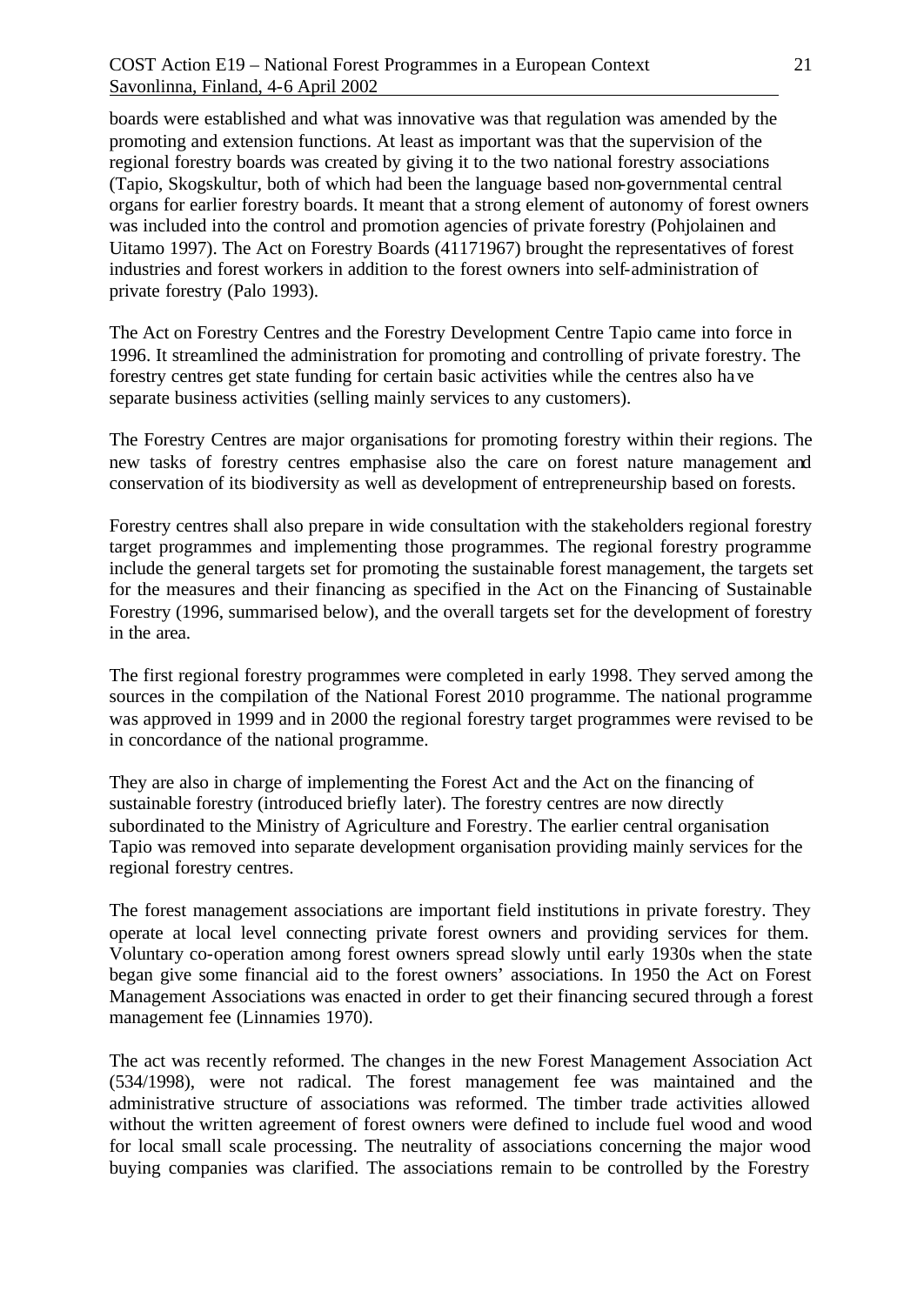Centres. Nowadays forest management associations face increasing competition in the supply of similar services from the forest industry and small independent service operators.

The Forest Act (1996) comprises the core of the new Finnish forest legislation. The formulation of the purpose of the law was given in the following way: "The purpose of this Act is to promote economically, ecologically and socially sustainable management and utilisation of the forests in such a way that the forests provide a sustainable satisfactory yield while their biological diversity is being maintained."

The new Forest Act (1996) concerns all ownership groups of forests, unlike its predecessor Private Forest Act of 1967. Earlier the state forests were under the internal control of the professional state forest organisation itself.

The old Forest Improvement Act was substituted by the Act on the Financing of Sustainable Forestry (1094/1996). According to the Act, the measures which promote the sustainable forest management receive financial support from the annual appropriations included in the State budget in the form of aid and loan as provided in the act.

The following measures are specified in the Act: 1) ensuring the sustainabilityof timber production; 2) maintenance of the biological diversity of the forests; 3) forest ecosystem management undertakings; and 4) other promotional measures supporting the activities specified in 1-3. Financial support may be granted to private landowners based on application.

### **The Ministry of Agriculture and Forestry and changing institutional balance in forestry**

The Ministry of Agriculture and Forestry creates the conditions for the sustainable and diversified use of renewable natural resources and for developing the economic and leisuretime activities of the countryside. The Forest Department of the ministry has the highest authority in forestry related matters. The Department is responsible for the preparation of legislation, the financing of support measures and the monitoring of implementation, as well as the direction and support of research and advice. It also performs actively in international forest cooperation and negotiations. In arenas such as post-UNCED forest forums, the Ministerial Conferences on Forest Protection in Europe, in the European Union's forest related considerations, FAO' s forestry activities and in the forestry cooperation within nearby areas of Finland (e.g. Russia, the Baltic states) and Northern Dimension.

The present central role of the ministry in forestry is demonstrated by the fact that all the major institutional changes occurring in the 1990s in forestry arena (the reform of forest legislation, the organisational streamlining, the National Forest Programme 2010) were prepared and implemented under the leadership of the ministry.

However, the leadership of the ministry in forestry is more of a recent origin and reflects the institutional evolution in forest sector. Two points are essential here. Earlier, in particular in forestry, the sate administration was weak in relation to corporative organisations. Secondly, inside the public forest organisations the ministry department was weak.

The institutional structure typical to corporatism was prevailing in Finnish forestry was characteristic to Finnish forestry until the 1980s at least (e.g. Palo 1993, Ollonqvist 1998, Saastamoinen 2002). Although the corporatist structures included a variety of partners in the course of time, in the core of the corporatism there were two strong interest groups: the Association of the Forest Industries representing the mighty forest industries and the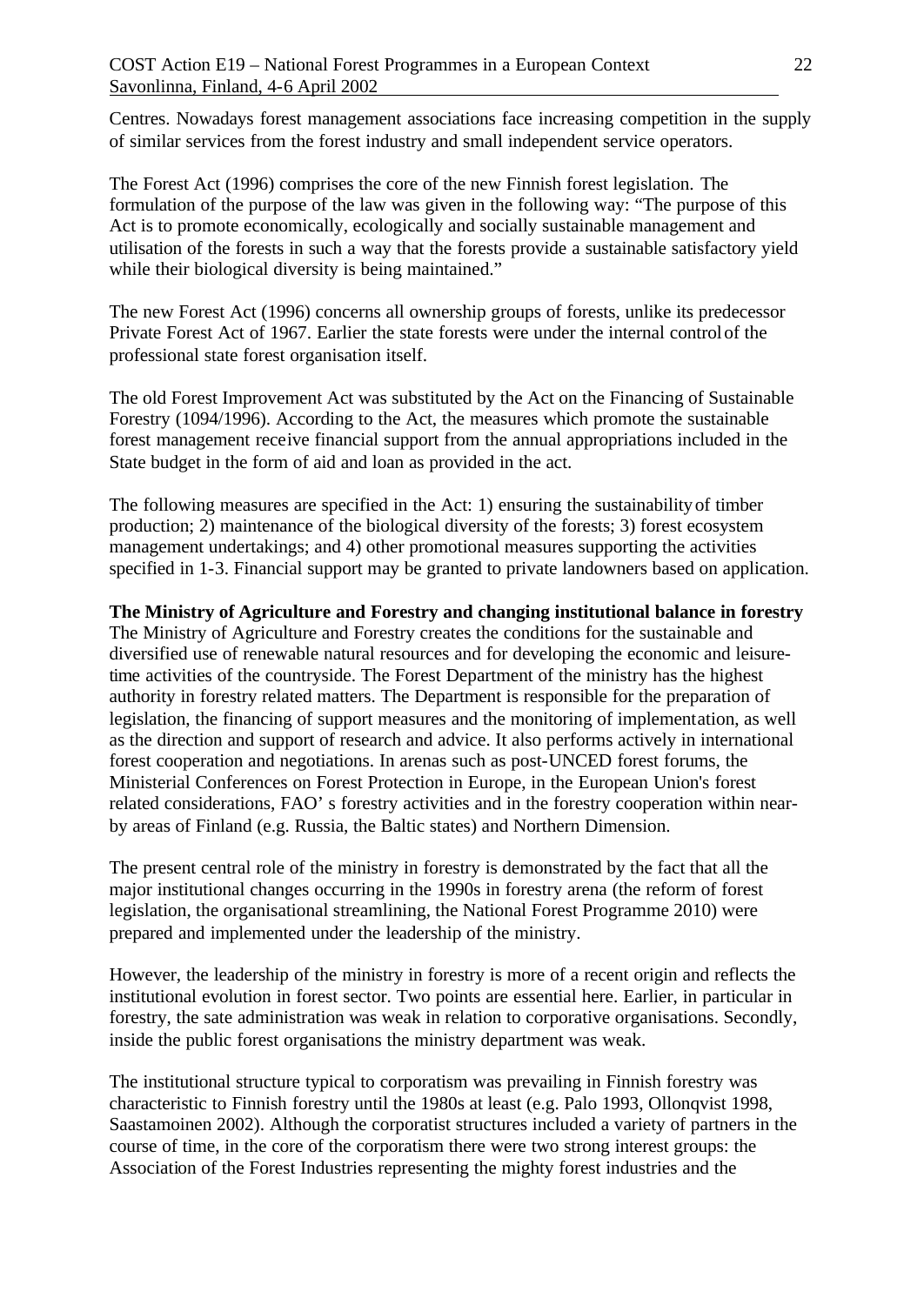Association of Agricultural and Forestry Producers, representing the large number of forest owners. Politically, their initiatives were regularly supported by related political parties (of which the agricultural party in a sovereign way commanded the Ministry of Agriculture and Forestry).

Compared to the social and political capacity of the corporatism, the capacity of "independent" state leadership in forestry was rather modest, in particular at the political level of the ministry. For many reasons, but perhaps mainly due to the decreasing role of the forest sector in the economy, accelerated with similar trend in the agriculture, the institutions of the forest-based corporatism has been loosing ground in Finland, although still are important.

Inside the governmental and semi-governmental administrative institutions the two central forest organisations (Forest and Park Service, and the Central Forestry Boards of Tapio and Skogskultur) earlier had a higher profile than the small forest department

The change of power balance for the ministry since eighties was due to the two reasons. First, there was a wide political agreement among the governments and the Parliament, that the role of all ministries representing more directly the political will of the government and the democratic control of the Parliament should be strengthened at the cost of the central administrative bureaucracies. The other reason was the administrative and economic rationale to streamline the public organisations in forestry. Parts of tasks and human resources were moved to the ministry, some were deleted or decentralized. One may find also the third factor strengthening the leadership role of the Ministry of Agriculture. The increasing role of international negotiations and conventions referred earlier made the ministry also more important at the domestic arena.

### **Environmental institutions: organisations and legislation**

While recognising the present prominent role of the Ministry of Agriculture and Forestry, one has to add at the same breath, that the corporative structures still exists and even within the public administration the ministry can not act alone without taking account the views and competence of the other ministries.

In particular, in preparing the reorientation of the Finnish forest policy to respond the domestic and international environmental demands it was closely cooperating and also influenced by the Ministry of Environment. One may claim, that the mandate of the Ministry of Environment in forestry related matters was not due the environmental legislation, but largely was derived from informal institutions, basically reflecting the public opinion power of the non-governmental environmental organisations. The ministry also have Regional Environmental Centres taking care of environmental and nature conservation issues in the field and cooperating also with Regional Forestry Centres and Forest and Park Service.

One of the key features in the Finnish forest legislation reform was that the new Forest Act and the new Nature Conservation Act (1096/1996) were prepared purposefully at the same time and so that they were co-ordinated and in close accordance with each other. The goal of the act is to maintain biological diversity of nature, care natural beauty and landscape values, support sustainable use of natural resources and natural environment, improve knowledge on nature and nature hobbies and promote nature research.

Other environmental legislation include, for example, the Act on Wilderness Reserves (62/1991) and the Act on Environmental Impact Assessment Procedure (EIA) (468/1994).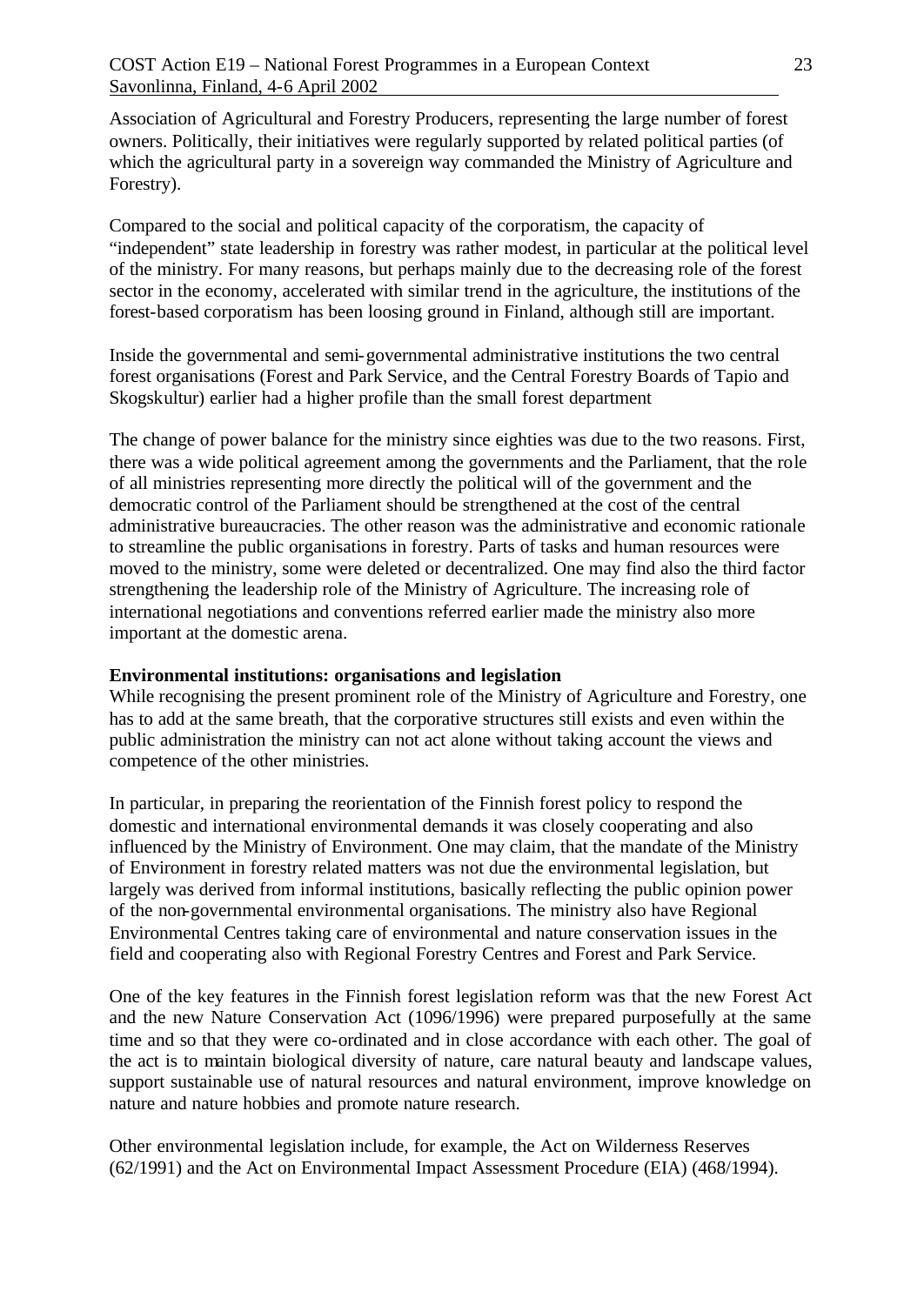The aim of the latter is to further the assessment of environmental impact and the consistent consideration of this impact in planning and decision-making, and at the same time to increase the information available to citizens and their opportunities to participate in decision-making. National Forest Programme 2010 was brought into the environmental impact assessment by independent experts, although the decision was political and not a directly based on the EIA Act (Hildén et al 2000).

### **Conventions, criteria and certification: instruments or institutions?**

In one of the regional processes related to UNCED, (although already started in 1990 in Strasbourg) the European Ministerial Conference on the Protection of Forests in Europe, the resolutions passed by UNCED were discussed at European level. Among the achievements of the Helsinki meeting in 1993 was the drawing up and agreeing on the pan-European criteria and indicators for sustainable forestry. Since that time they have been further elaborated and developed in the third conference in Lisbon in 1998. All this means that we are having new institutions or "would-be-institutions" which definitely already have had an impact on forestry.

There is also a close connection between the criteria and indicators of sustainable forest management and forest certification. The basic difference is that the former are included into the resolutions of the intergovernmental processes while the latter is voluntary action of the market actors.

In autumn 2000 there were more than 30 different national, regional or global certification systems covering more than 60 million hectares of forest (Maa- ja metsätalousministeriö 2000). As stated earlier, voluntary certification means the emergence of informal institutions into the institutional framework of forestry.

The focus of Pan European Forest Certification (PEFC) has been the development of group certification for small private forest owners although the model can be applied for other forms of forest ownership well. The Finnish Forest Certification System (FFCS) developed during 1996-99 has been accepted by PEFC and certification started in 1999. Over 95% of forest areas of Finland is certified. FFCS is also based on group certification of private forests. Although FFSC has been almost unanimously supported by the Finnish forest owners, forestry authorities, and the industry, it has been criticised by the major environmental NGOs, which departed from the process of developing jointly FFSC. The focus of criticism was the conservation of biodiversity in managed forests and perceived lack of protection of oldgrowth forests and other key habitats in PEFC/FFEC (Greenpeace Nordic & the Finnish Nature League 2001).

Certification is said to be a process led by markets. It is a part of policies for improving sustainability of forestry and the forest sector at large, but it is also a tool for maintaining or improving the environmental image. In image building the environmental organisations do have a considerable market power, which they are able to exercise effectively through the mass media.

### **NFP in Finland: an institution without the institutional basis?**

As said earlier, the Forest Act of 1996 makes regional forest target programmes mandatory but does not mention the need for a national forestry programme? That is a bit strange situation since Finland has a long tradition in national forestry planning and programming,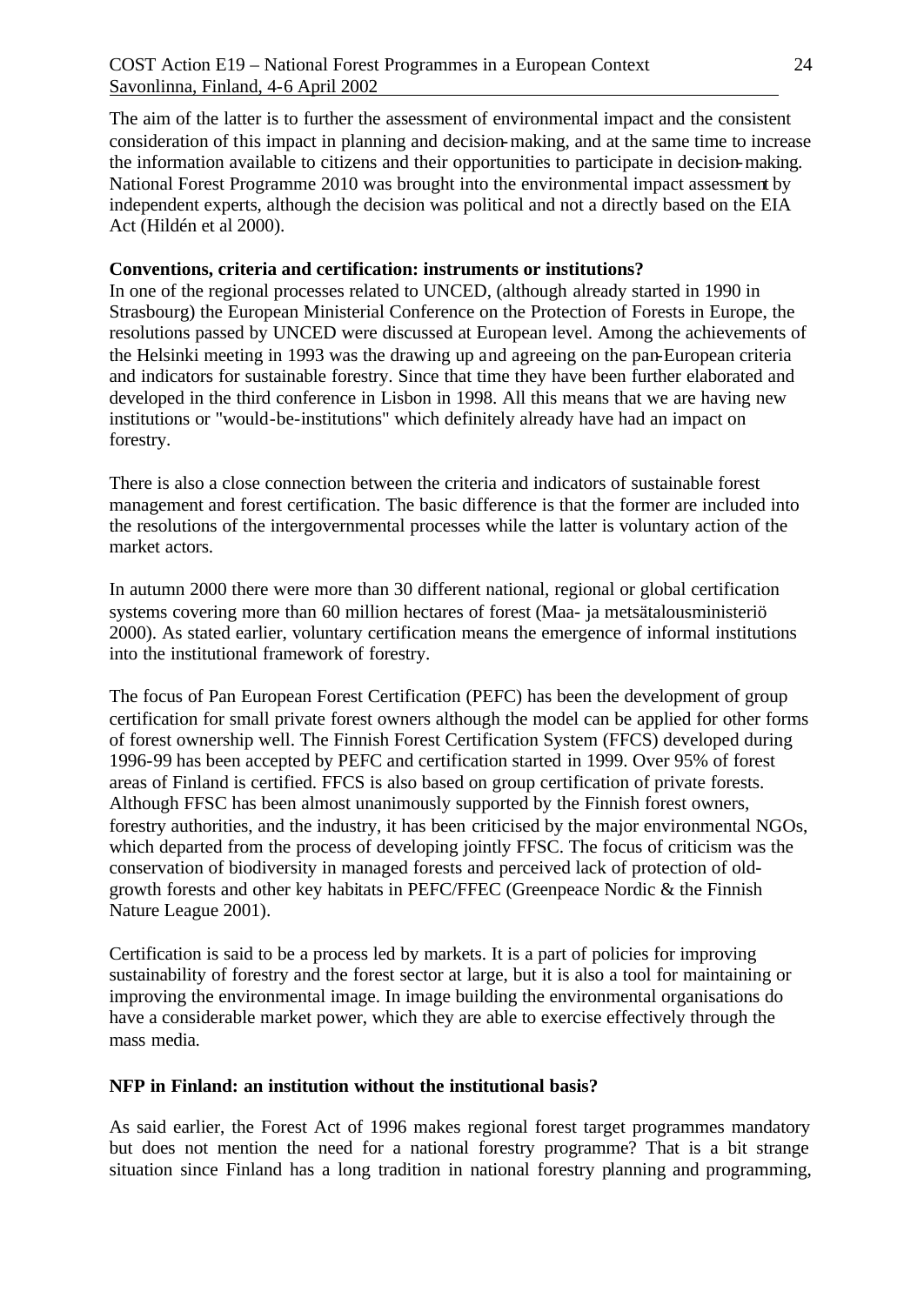has been promoting national Forestry Master Plan schemes in the bilateral development cooperation from the eighties, and has also done the same in the international arenas concerning forest policies in the nineties. Two reasons can be given (Saastamoinen 2000): economic and political climate of the nineties were against state intervention in all economic areas, and similar arguments were also targeted against many traditional institutions in Finnish forestry (e.g. Palo 1993). The other reason might have been the suspicions of forest owners towards institutionalised national planning, perhaps due to the fears that it might cause more restrictions and weaken the strong positions the powerful interest groups have had in the earlier non-institutionalised type of planning.

National forest programmes (earlier forest intensification programmes) have played a central role in Finnish forest policy since early 1960s. If even the rapidly revised or amended versions of the earlier programmes are included, one might end with up to ten national scale programmes including the present National Forest Programme 2010. If sustainability qualifies for an institution, that label can easily be given to the Finnish national forest programmes. If the criterion of an institution is the effectiveness and real outcomes, the same conclusion can be drawn. However, if we regard that an institution shall be supported by specific legislation, organisational mandate or any kind of longer-term agreement among the actors, the Finnish tradition of national forest planning does not meet the requirements. Clearly, NFP in Finland is not a formal institution but an informal one. Nevertheless, even as an informal, it represents already an institution and no doubt an influentia l one. The need of NFPs has been based on the mix of professional, corporatist and political consensus, where the weights of the components of the consensus have reflected in each period the prevailing institutional framework.

Similarly, the institutiona l framework and the economic and social context has characterised the contents of each national programme. The present National Forest Programme 2010 is characterised by more explicit reliance on markets and recognition of the autonomy of the economic actors, nevertheless it contains public financial incentives and has made an effort to increase or stabilise these after years of declining trend. The programme reflects the increased needs of environmental concern in forestry although these needs were "institutionalised" already before the programme compilation. Further, the programme makes an effort to promote multiple use orientation on forestry but remains a bit toothless in its concrete measures. A real breakthrough has been done in introducing the participatory approach into national forest programmes although the relatively short preparation period meant limitations in the actual participation. The process nature of the programme is an innovation as such and offers room for continued participation. The process approach similarly facilitates the degree of flexibility necessary in changing conditions.

Finally, the national forest programme 2010 been able to bind together ideas, rules, actions and interests in forestry, and reach a reasonable consensus. One can claim, that the consensus and commitment to the targets of the programme is not that strong than during the first corporatist programmes and that its mobilising capacity may not reach the level of the past. It may be so, but one should also understand that the range of values, conflicting views and different groups and partners is nowadays much wider than in the past. The implementation of the programme is less straightforward than in the past, as the partners are more diverse and more independent, reflecting the more complicated institutional framework. Nevertheless, the sustainability lies not in the speed of the progress but in the course of the move. The wider is the list of the participants, the wiser might be the policy of "making haste slowly". However, to expect everybody to move into the same direction might mean no move at all.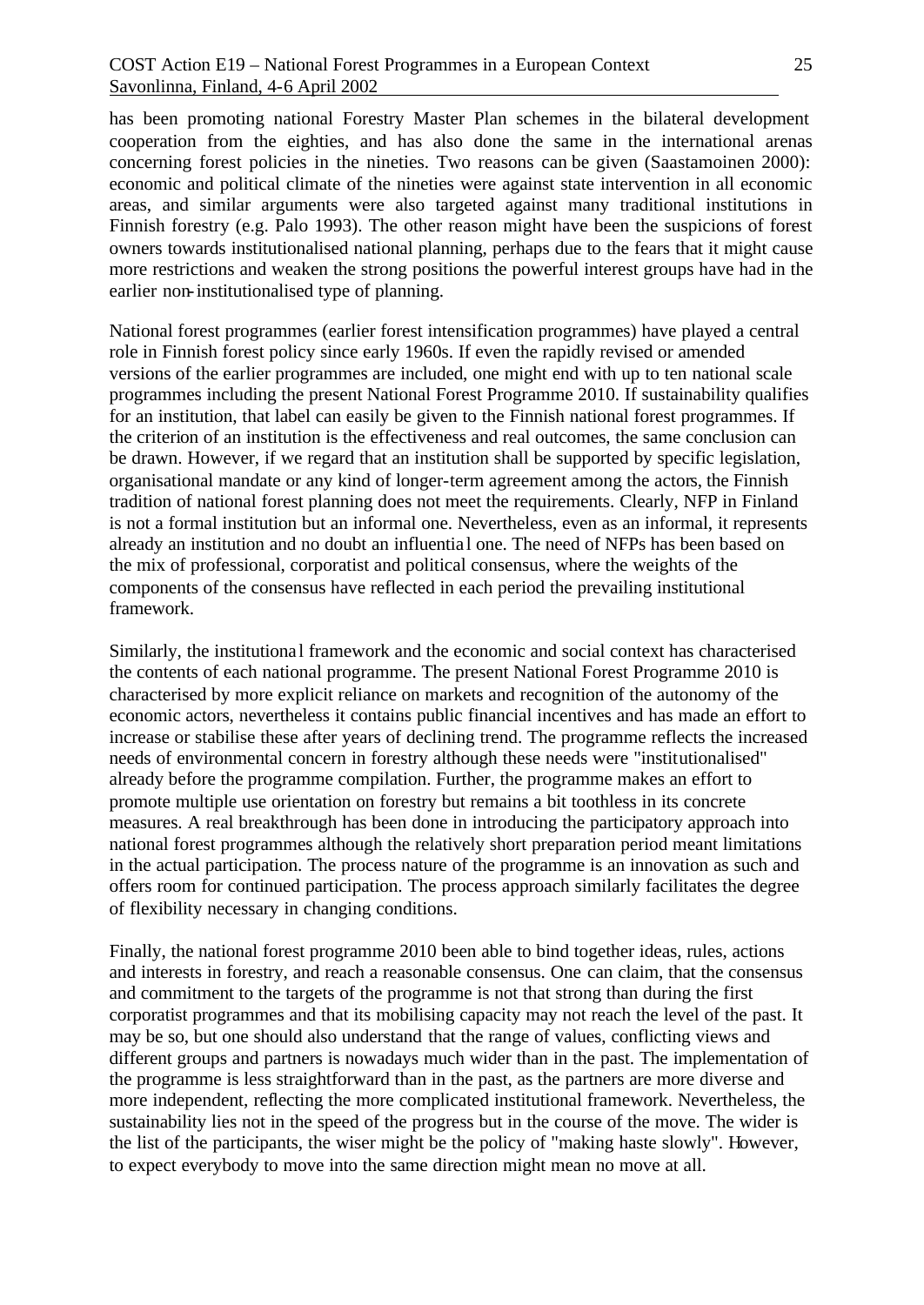#### **References**

- Act on the Financing of Sustainable Forestry 1094/1996. Issued in Helsinki 12.12.1996.
- Bromley D.W. (1989) Economic Interests and Institutions. The Conceptual Foundations of Public Policy. Basil Blackwell, New York.
- Demsetz H. (1967) Toward a Theory of Property Rights. *American Economic Review* 57, 347-359.
- Douglas M. (1986) How Institutions Think. Routledge & Kegan Paul, London.
- Egestad P.S. (1999) National Forest Programmes in Clear Terms. In «Formulation and Implementation of National Forest Programmes» Three volumes. EFI Proceedings No.30. Edited by Glück P. and & a. European Forest Institute, Joensuu. pp 11-23.
- Eggertsson T. (1990) Economic Behaviour and Institutions. Cambridge University Press, Cambridge.
- Eisenstadt S.N. (1968) Social Institutions. In International Encyclopedia of the Social Sciences. Edited by Sills D.L. The Macmillan Company & The Free Press, New York. pp 409-429.
- Elster J. (1985) Making Sense of Marx. Cambridge University Press, Cambridge.
- Finnish Statistical Yearbook of Forestry 2000. Finnish Forest research Institute SVT Maa-, metsä- ja kalatalous 2000:14.
- Forest Act 1093/1996. Issued in Helsinki 12.2.1996.
- Giddens A. (1981) A Contemporary Critique of Historical Materialism. Vol.1 Power, property and the state. Macmillan, London. pp 1
- Glück, P. 1999. National Forest Programs Significance of a Forest Policy Framework. In: Glück, P. Oesten, G., Schantz, H. Volz, K.-R. (eds.). 1999, Formulation and Implementation of National Forest Programmes. Volume I: Theoretical Aspects. European Forest Institute. EFI Proceedings No. 30: 39-51.
- Godelier M. (1986) L'idéel et le matériel. Verso, London.
- Greenpeace Nordic and the Finnish Nature Leaque 2001. Anything Goes? Report on PEFC Certified Finnish Forestry. January 2001. 40 pp.
- Hellström, E. 1993. Yksityismetsälain vastaisen metsänhävityksen taustatekijät. Teoksessa: Teoksessa: Palo, M. ja E. Hellström (toimittajat). Metsäpolitiikka valinkauhassa. Metsäntutkimuslaitoksen tiedonantoja 471: 175-249.
- Hildén, M., Kuuluvainen, J., Ollikainen, M., Pelkonen, P. & Primmer, E. 1999.Kansallisen metsäohjelman ympäristövaikutusten arviointi. Loppuraportti 17.9.1999. [Environmental impact analysis of the National Forest Programme. Final report]
- Hobbes T. (1651) Leviathan. Penguin, London, 1987.
- Holopainen, V. 1967. 60-luvun metsäpolitiikka [Forest policy of the sixties]. WSOY. Porvoo.
- Hyttinen, P. & Tikkanen, I. 1999. National Foret Programmes in Finland. In: In: Glück, P. Oesten, G., Schantz, H. Volz, K.-R. (eds.). 1999, Formulation and Implementation of National Forest Programmes. Volume II: State of the Art In Europe. European Forest Institute. EFI Proceedings No. 30.
- Ingham, 1995. Economics and development.
- Kahn A.E. (1970-71) The Economics of Regulation. Principles and Institutions. MIT Press, 1990.
- Kekkonen, J. 1987. Metsäpolitiikan murros. Teoksessa: Oikeutta ja historiaa.
- Kiviniemi, M. 1997. Metsäoikeus. Toinen painos. Gummerus. Jyväskylä.
- Lammi, M. 2000. Metsäklusterin merkitys Suomen kansantaloudelle. In: Seppälä, R. (toim.). 2000. Suomen metsäklusteri tienhaarassa. Metsäalan tutkimusohjelma WOOD WISDOM. 138 s. ISBN 952-457-020-3. Abstract: The Finnish forest cluster at the cross road. Pp. 18 - 26.
- Lewis D. (1986) Convention: a philosophical study. Oxford, Basil Blackwell.
- Lobben, T H. 1995 «Orientering om status for prosjektet Levende Skog» (Information on the status of the project Living Forest), pp.6-7 in «Kriterier for dokumentasjon av bærekraftig skogbruk» (Criteria for documentation of sustainable forestry), Levende Skog, Oslo 1995
- Maa- ja metsätalousministeriö 2000. Suomen metsätalouden tila 2000. Kestävän metsätalouden kriteerit ja indikaattorit. MMM:n julkaisuja 5/2000. 104 pp.
- Morris, C.T and Adelman, I. 1989. Nineteenth century development experience and lessons for today. World Development 17 (9): 1417-1432.
- Ministry of Agriculture and Forestry. 1999. Finland's National Forest Programme 2010. Publications 2/1999.
- North D.C. (1990) Institutions, Institutional Change and Economic Performance. Cambridge University Press, Cambridge.
- Ollonqvist, P. 1998. Metsäpolitiikka ja sen tekijät. Pitkä linja 1928-1997. Metsälehti Kustannus. Helsinki.
- Palo, M. 1993. Ympäristötietoisen metsäpolitiikan strategia. Teoksessa: Palo, M. ja E. Hellström (toimittajat). Metsäpolitiikka valinkauhassa. Metsäntutkimuslaitoksen tiedonantoja 471: 307-467.
- Perkin H. (1981) Professionalism, Property and English Society since 1880, The Stenton Lecture 1980. University of Reading, Reading.
- Pohjolainen, T. and Uitamo J. 1997. The Development of Finnish Forest Legislation. In: Opas, Lisa-Lena (Ed.) 1997. Finnish Forests. University of Joensuu. Pp. 75-86.